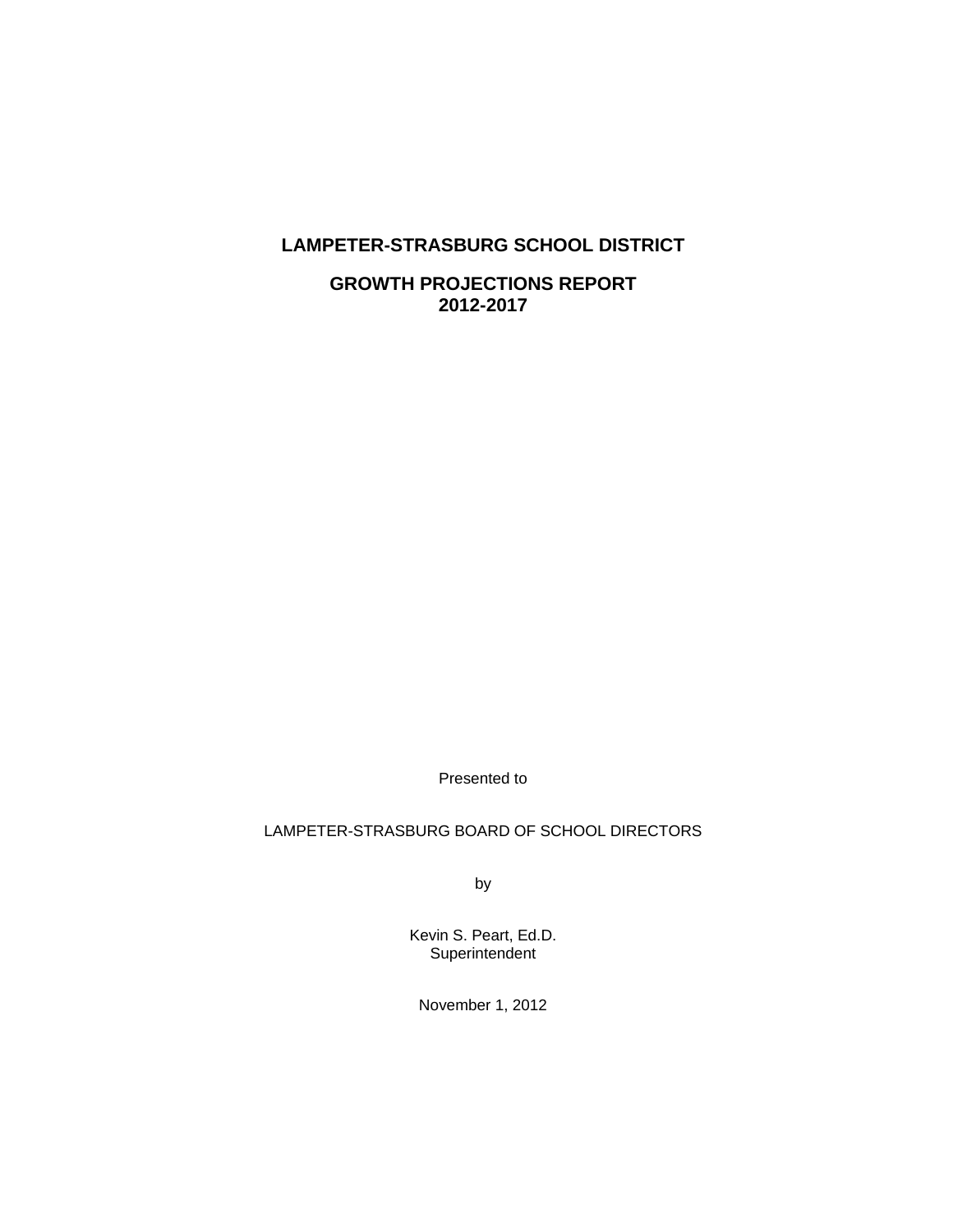# **TABLE OF CONTENTS**

| <b>Table of Contents</b>                                       | $\mathbf{1}$   |
|----------------------------------------------------------------|----------------|
| District Census Growth 1989-2012                               | $\overline{2}$ |
| New Home Subdivisions                                          | $\overline{7}$ |
| West Lampeter Township                                         | $\overline{7}$ |
| Strasburg Borough                                              | 8              |
| Strasburg Township                                             | $\, 8$         |
| Summary of Projected New Homes                                 | 9              |
| <b>Building Capacities and Implications</b>                    | 10             |
| Future Enrollment Projections (2013-2017)                      | 12             |
| Homeschool, Tutor and Cyber Charter School Student Information | 13             |
| Private / Parochial School Student Information                 | 15             |
| Miscellaneous Information and Interesting Statistics           | 17             |
| Information Regarding English Language Learners                | 18             |
| <b>PSSA Results</b>                                            | 19             |
| <b>SAT Results</b>                                             | 20             |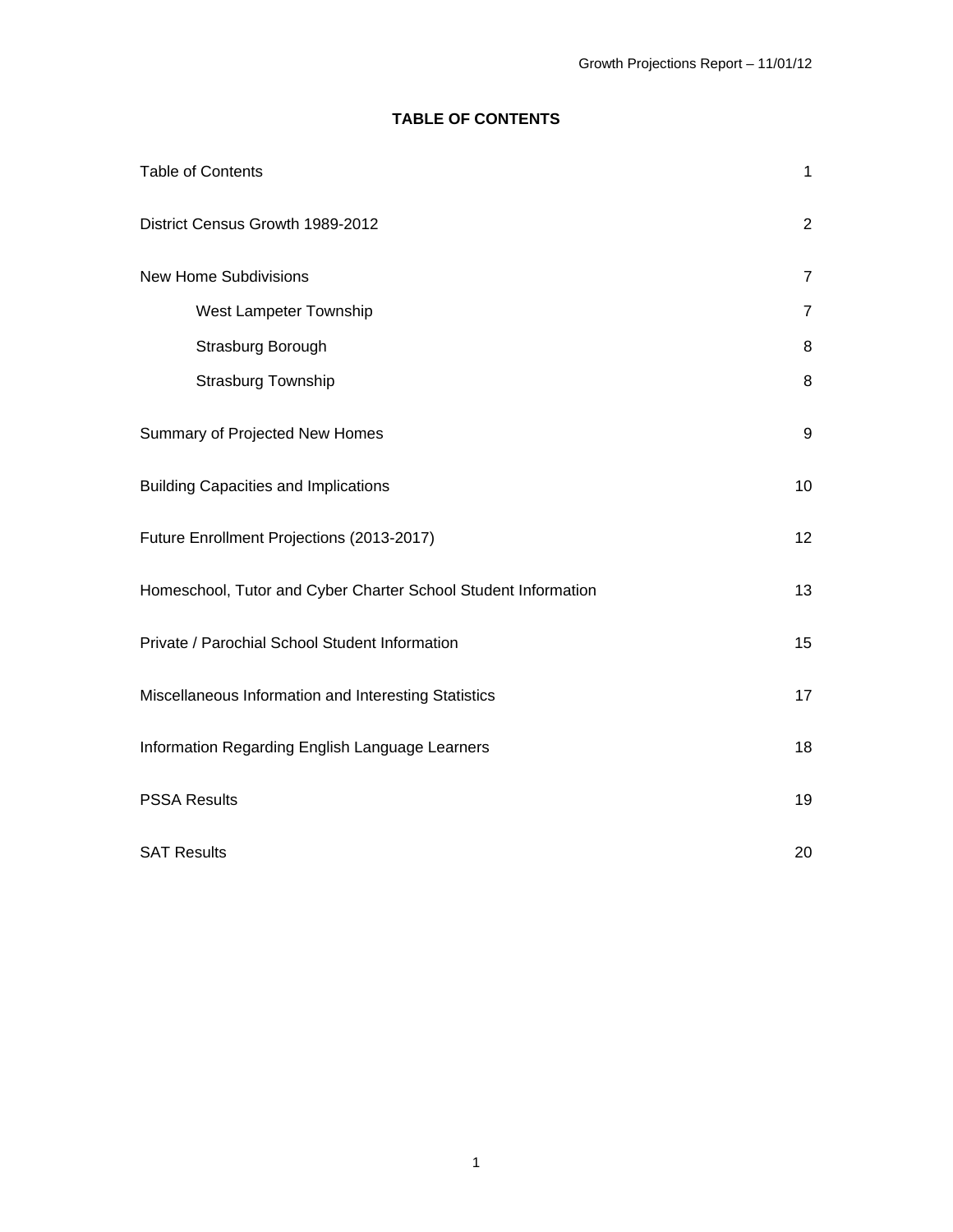# **DISTRICT CENSUS DATA 1989-2012**

| <b>YEAR</b> | <b>MUNICIPALITY</b>       | <b>POPULATION</b>  | <b>INCREASE</b> |
|-------------|---------------------------|--------------------|-----------------|
|             |                           |                    |                 |
| 1989        | Strasburg Borough         | 2,567              |                 |
| 1989        | <b>Strasburg Township</b> | 3,399              |                 |
| 1989        | West Lampeter Township    | 9,545              |                 |
|             | <b>District Residents</b> | 15,511             |                 |
| 1990        | Strasburg Borough         | 2,590              | .9%             |
| 1990        | <b>Strasburg Township</b> | 3,645              | 7.2%            |
| 1990        | West Lampeter Township    | 10,299             | 7.9%            |
|             | <b>District Residents</b> | 16,534             | 6.5%            |
| 1991        | Strasburg Borough         | 2,596              | $.2\%$          |
| 1991        | <b>Strasburg Township</b> | 3,721              | 2.1%            |
| 1991        | West Lampeter Township    | 10,470             | 1.7%            |
|             | <b>District Residents</b> | 16,787             | 1.5%            |
| 1992        | Strasburg Borough         | 2,680              | 3.2%            |
| 1992        | <b>Strasburg Township</b> | 3,780              | 1.6%            |
| 1992        | West Lampeter Township    | 10,711             | 2.3%            |
|             | <b>District Residents</b> | 17,171             | 2.3%            |
| 1993        | Strasburg Borough         | 2,690              | .4%             |
| 1993        | <b>Strasburg Township</b> | 3,892              | 3.0%            |
| 1993        | West Lampeter Township    | 11,223             | 4.9%            |
|             | <b>District Residents</b> | 17,805             | 3.7%            |
| 1994        | Strasburg Borough         | 2,724              | 1.3%            |
| 1994        | <b>Strasburg Township</b> | 3,941              | 1.3%            |
| 1994        | West Lampeter Township    | 11,683             | 4.1%            |
|             | <b>District Residents</b> | 18,348             | 3.1%            |
| 1995        | Strasburg Borough         | 2,731              | .2%             |
| 1995        | <b>Strasburg Township</b> | 3,959              | .5%             |
| 1995        | West Lampeter Township    | 11,862             | 1.5%            |
|             | <b>District Residents</b> | 18,552             | 1.1%            |
| 1996        | Strasburg Borough         | 2,759              | 1.0%            |
| 1996        | <b>Strasburg Township</b> | 3,987              | .7%             |
| 1996        | West Lampeter Township    | 12,291             | 3.6%            |
|             | <b>District Residents</b> | 19,037             | 3.8%            |
| 1997        | Strasburg Borough         | 2,793              | 1.2%            |
| 1997        | <b>Strasburg Township</b> | 3,984              | $-08\%$         |
| 1997        | West Lampeter Township    | 12,684 (578 annex) | 3.2%            |
|             | <b>District Residents</b> | 19,461             | 2.2%            |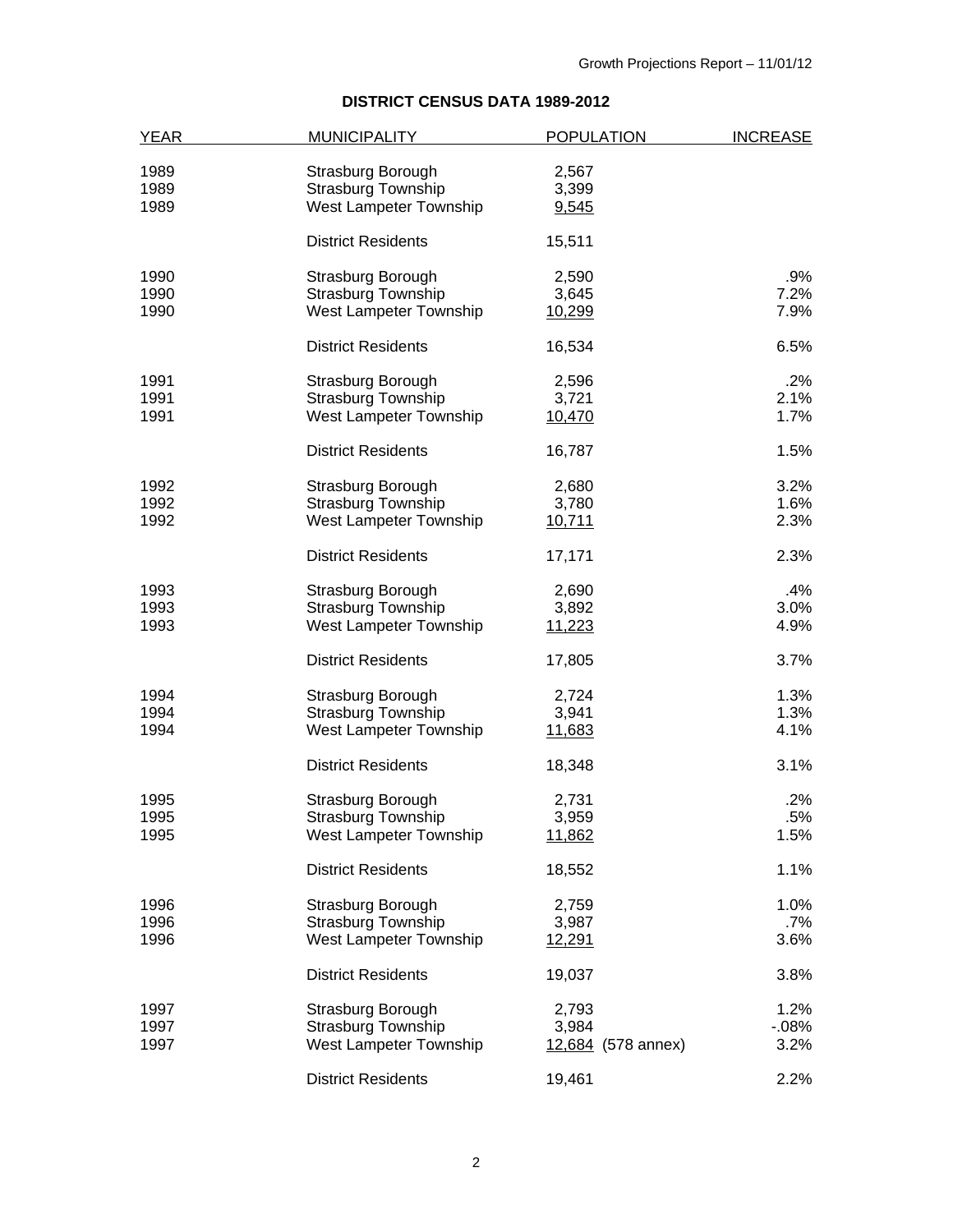| 1998<br>1998<br>1998 | Strasburg Borough<br>Strasburg Township<br>West Lampeter Township        | 2,795<br>4,023 | 12,881 (603 annex)<br>$(1,805$ WV)         | $.07\%$<br>.90%<br>1.6%    |
|----------------------|--------------------------------------------------------------------------|----------------|--------------------------------------------|----------------------------|
|                      | <b>District Residents</b>                                                | 19,699         |                                            | 1.2%                       |
| 1999<br>1999<br>1999 | Strasburg Borough<br><b>Strasburg Township</b><br>West Lampeter Township | 2,810<br>4,032 | 13,299 (609 annex)<br>$(1,825$ WV)         | .54%<br>.22%<br>3.2%       |
|                      | <b>District Residents</b>                                                | 20,141         |                                            | 2.2%                       |
| 2000<br>2000<br>2000 | Strasburg Borough<br><b>Strasburg Township</b><br>West Lampeter Township | 2,816<br>4,045 | 13,881 (621 annex)<br>$(2,054$ WV)         | .002%<br>.003%<br>4.4%     |
|                      | <b>District Residents</b>                                                | 20,742         |                                            | 3.0%                       |
| 2001<br>2001<br>2001 | Strasburg Borough<br><b>Strasburg Township</b><br>West Lampeter Township | 2,820<br>4,051 | 14,127 (622 annex)<br>$(2,059 \text{ WV})$ | .001%<br>.001%<br>1.8%     |
|                      | <b>District Residents</b>                                                | 20,998         |                                            | 1.2%                       |
| 2002<br>2002<br>2002 | Strasburg Borough<br>Strasburg Township<br>West Lampeter Township        | 2,780<br>4,098 | 14,308 (620 annex)<br>$(1,973$ WV)         | $-1.4%$<br>1.2%<br>1.3%    |
|                      | <b>District Residents</b>                                                | 21,186         |                                            | 0.9%                       |
| 2003<br>2003<br>2003 | Strasburg Borough<br><b>Strasburg Township</b><br>West Lampeter Township | 2,790<br>4,148 | 14,670 (609 annex)<br>$(2,059$ WV)         | .35%<br>1.2%<br>2.5%       |
|                      | <b>District Residents</b>                                                | 21,608         |                                            | 1.95%                      |
| 2004<br>2004<br>2004 | Strasburg Borough<br><b>Strasburg Township</b><br>West Lampeter Township | 2,738<br>4,171 | 15,209 (596 annex)<br>$(2,277$ WV)         | $-1.8%$<br>0.55%<br>3.67%  |
|                      | <b>District Residents</b>                                                | 22,118         |                                            | 2.36%                      |
| 2005<br>2005<br>2005 | Strasburg Borough<br><b>Strasburg Township</b><br>West Lampeter Township | 2,758<br>4,174 | 15,410 (598 annex)<br>$(2,312$ WV)         | 0.7%<br>0.07%<br>1.32%     |
|                      | <b>District Residents</b>                                                | 22,342         |                                            | 1.01%                      |
| 2006<br>2006<br>2006 | Strasburg Borough<br><b>Strasburg Township</b><br>West Lampeter Township | 2,765<br>4,131 | 15,644 (598 annex)<br>$(2,353$ WV)         | 0.25%<br>$-1.03%$<br>1.52% |
|                      | <b>District Residents</b>                                                | 22,540         |                                            | 0.89%                      |
| 2007<br>2007<br>2007 | Strasburg Borough<br><b>Strasburg Township</b><br>West Lampeter Township | 2,804<br>4,104 | 15,744 (598 annex)<br>$(2,485$ WV)         | 1.4%<br>$-0.65%$<br>0.64%  |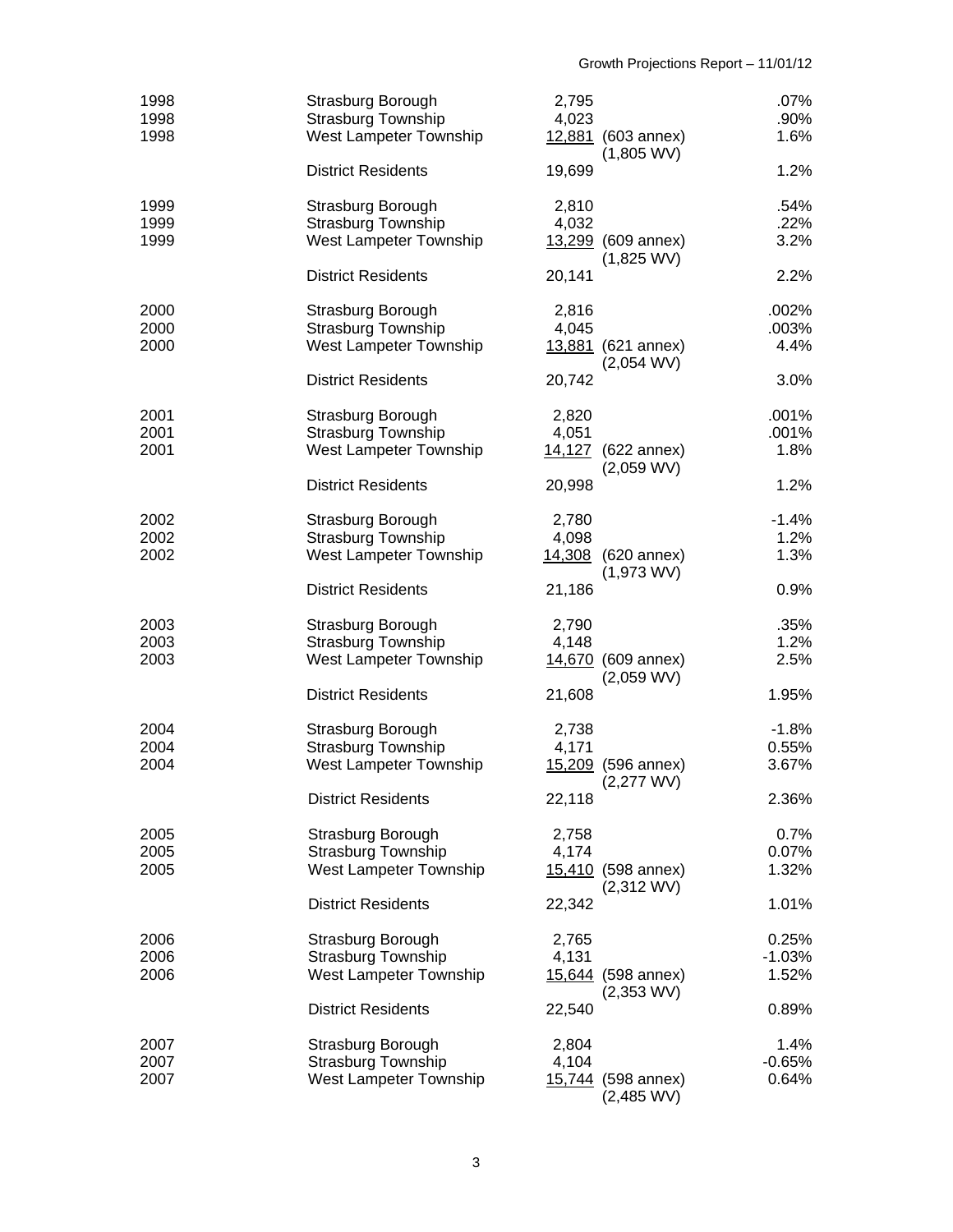| Total Increase 1989-2012 |                               | 7,204  |                                            | 46.44%   |
|--------------------------|-------------------------------|--------|--------------------------------------------|----------|
|                          | <b>District Residents</b>     | 22,715 |                                            | $-1.26%$ |
| 2012                     | <b>West Lampeter Township</b> | 15,785 | $(587$ annex)<br>$(2,149 WV)^*$            | $-1.79%$ |
| 2012                     | <b>Strasburg Township</b>     | 4,082  |                                            | $-0.66%$ |
| 2012                     | <b>Strasburg Borough</b>      | 2,848  |                                            | 0.85%    |
|                          | <b>District Residents</b>     | 23,006 |                                            | $-0.22%$ |
| 2011                     | West Lampeter Township        | 16,073 | $(586$ annex $)$<br>$(2,504 \text{ WV})^*$ | $-0.38%$ |
| 2011                     | <b>Strasburg Township</b>     | 4,109  |                                            | 0.78%    |
| 2011                     | Strasburg Borough             | 2,824  |                                            | $-0.80%$ |
|                          | <b>District Residents</b>     | 23,058 |                                            | 0.89%    |
| 2010                     | West Lampeter Township        | 16,134 | $(577$ annex)<br>$(2,484$ WV)              | 0.95%    |
| 2010                     | <b>Strasburg Township</b>     | 4,077  |                                            | 0.72%    |
| 2010                     | Strasburg Borough             | 2,847  |                                            | 0.78%    |
|                          | <b>District Residents</b>     | 22,855 |                                            | 0.45%    |
| 2009                     | West Lampeter Township        | 15,982 | $(586$ annex)<br>$(2,412$ WV)              | 0.10%    |
| 2009                     | <b>Strasburg Township</b>     | 4,048  |                                            | 0.70%    |
| 2009                     | Strasburg Borough             | 2,825  |                                            | 1.8%     |
|                          | <b>District Residents</b>     | 22,753 | $(2,470$ WV)                               | 0.45%    |
| 2008                     | West Lampeter Township        | 15,959 | $(590$ annex)                              | 1.37%    |
| 2008                     | <b>Strasburg Township</b>     | 4,020  |                                            | $-2.05%$ |
| 2008                     | Strasburg Borough             | 2,774  | $-1.06%$                                   |          |
|                          | <b>District Residents</b>     | 22,652 |                                            | 0.50%    |

#### \* **13.61% of all Residents of West Lampeter Township live at Willow Valley. 9.46% of all District Residents live at Willow Valley.**

| <b>YEAR</b>          | <b>MUNICIPALITY</b>                                                      | <b>HOUSEHOLDS</b>       |                      |
|----------------------|--------------------------------------------------------------------------|-------------------------|----------------------|
| <b>INCREASE</b>      |                                                                          |                         |                      |
| 1992<br>1992<br>1992 | Strasburg Borough<br>Strasburg Township<br>West Lampeter Township        | 1,045<br>1,221<br>4,504 |                      |
|                      | District Households                                                      | 6,770                   |                      |
| 1993<br>1993<br>1993 | Strasburg Borough<br><b>Strasburg Township</b><br>West Lampeter Township | 1,079<br>1,247<br>4,603 | 3.3%<br>2.1%<br>2.2% |
|                      | District Households                                                      | 6,929                   | 2.4%                 |
| 1994<br>1994<br>1994 | Strasburg Borough<br><b>Strasburg Township</b><br>West Lampeter Township | 1,104<br>1,264<br>4,908 | 2.3%<br>1.4%<br>6.6% |
|                      | <b>District Households</b>                                               | 7.276                   | $5.0\%$              |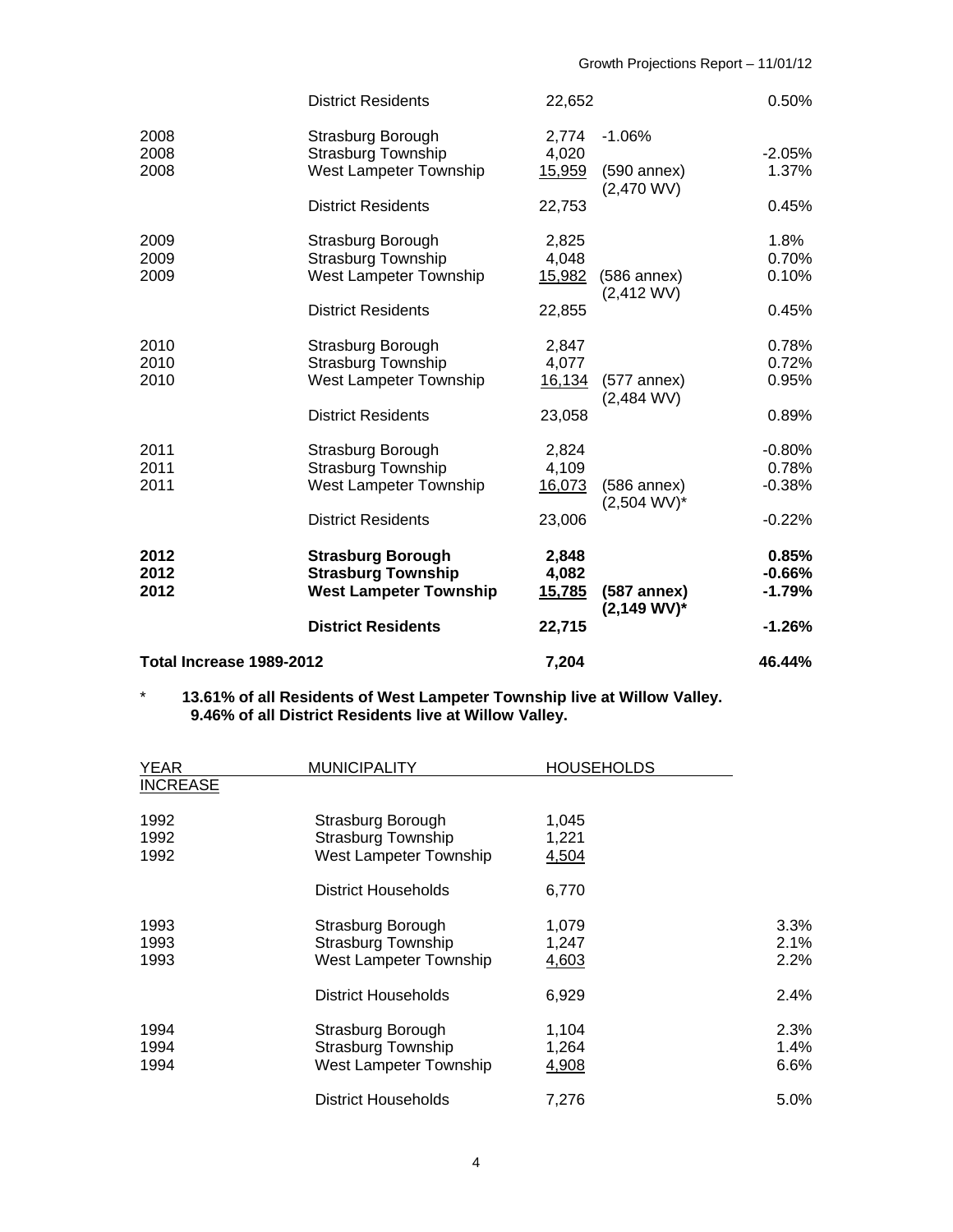| 1995<br>1995<br>1995 | Strasburg Borough<br><b>Strasburg Township</b><br>West Lampeter Township | 1,107<br>1,272<br>5,084 | .3%<br>.6%<br>3.6%                                           |
|----------------------|--------------------------------------------------------------------------|-------------------------|--------------------------------------------------------------|
|                      | <b>District Households</b>                                               | 7,463                   | 2.6%                                                         |
| 1996<br>1996<br>1996 | Strasburg Borough<br>Strasburg Township<br>West Lampeter Township        | 1,112<br>1,279<br>5,257 | .4%<br>.5%<br>3.4%                                           |
|                      | <b>District Households</b>                                               | 7,648                   | 2.5%                                                         |
| 1997<br>1997<br>1997 | Strasburg Borough<br><b>Strasburg Township</b><br>West Lampeter Township | 1,117<br>1,280<br>5,385 | .4%<br>$.07\%$<br>$(214$ annex)<br>2.4%<br>$(1,233$ WV)      |
|                      | <b>District Households</b>                                               | 7,782                   | 1.7%                                                         |
| 1998<br>1998<br>1998 | Strasburg Borough<br><b>Strasburg Township</b><br>West Lampeter Township | 1,124<br>1,283<br>5,442 | .6%<br>.23%<br>1.05%<br>$(217$ annex)<br>$(1,234$ WV)        |
|                      | <b>District Households</b>                                               | 7,849                   | .86%                                                         |
| 1999<br>1999<br>1999 | Strasburg Borough<br><b>Strasburg Township</b><br>West Lampeter Township | 1,148<br>1,288<br>5,621 | 2.1%<br>.38%<br>3.28%<br>$(219$ annex)<br>$(1,247$ WV)       |
|                      | <b>District Households</b>                                               | 8,057                   | 2.65%                                                        |
| 2000<br>2000<br>2000 | Strasburg Borough<br>Strasburg Township<br>West Lampeter Township        | 1,150<br>1,295<br>5,780 | .002%<br>.005%<br>2.8%<br>$(220$ annex)<br>$(1,307$ WV)      |
|                      | <b>District Households</b>                                               | 8,225                   | 2.1%                                                         |
| 2001<br>2001<br>2001 | Strasburg Borough<br><b>Strasburg Township</b><br>West Lampeter Township | 1,150<br>1,305<br>5,898 | 0.0%<br>.7%<br>2.0%<br>(220 annex)<br>$(1,340 \, \text{WV})$ |
|                      | <b>District Households</b>                                               | 8,353                   | 1.5%                                                         |
| 2002<br>2002<br>2002 | Strasburg Borough<br><b>Strasburg Township</b><br>West Lampeter Township | 1,150<br>1,313<br>6,049 | 0.0%<br>.6%<br>2.6%<br>$(223$ annex)<br>$(1,345$ WV)         |
|                      | <b>District Households</b>                                               | 8,512                   | 1.9%                                                         |
| 2003<br>2003<br>2003 | Strasburg Borough<br><b>Strasburg Township</b><br>West Lampeter Township | 1,149<br>1,327<br>6,141 | $-0.09%$<br>1.06%<br>1.5%<br>$(225$ annex)<br>$(1,350$ WV)   |
|                      | <b>District Households</b>                                               | 8,617                   | 1.2%                                                         |
| 2004<br>2004<br>2004 | Strasburg Borough<br><b>Strasburg Township</b><br>West Lampeter Township | 1,161<br>1,335<br>6,518 | 1.0%<br>.6%<br>6.14%<br>$(221$ annex)<br>$(1,585$ WV)        |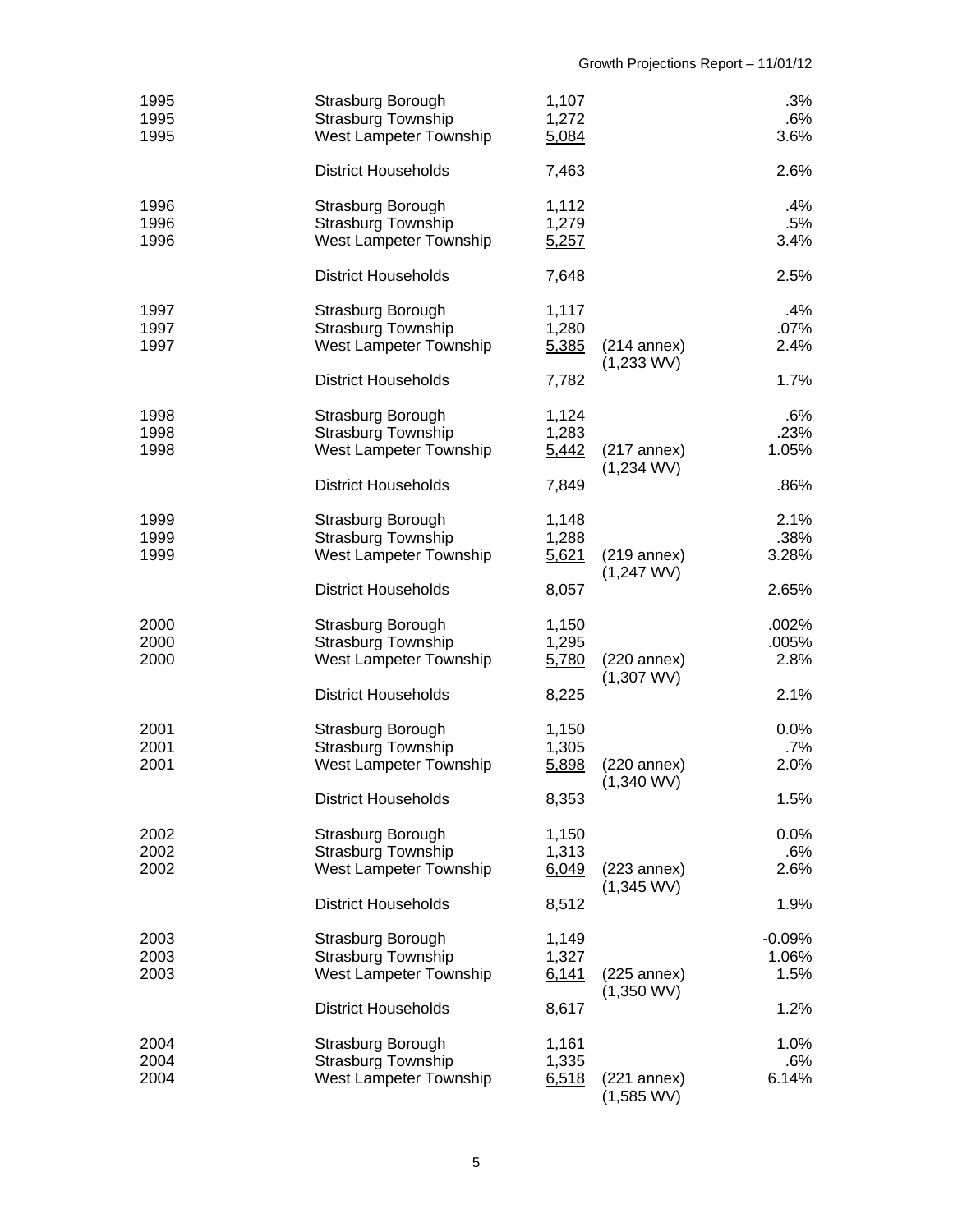|                          | <b>District Households</b>                                                             | 9,014                   |                                         | 4.6%                             |
|--------------------------|----------------------------------------------------------------------------------------|-------------------------|-----------------------------------------|----------------------------------|
| 2005<br>2005<br>2005     | Strasburg Borough<br>Strasburg Township<br>West Lampeter Township                      | 1,160<br>1,335<br>6,581 |                                         | $-0.0$<br>$0.00\%$<br>0.96%      |
|                          | <b>District Households</b>                                                             | 9,076                   |                                         | 0.69%                            |
| 2006<br>2006<br>2006     | Strasburg Borough<br><b>Strasburg Township</b><br>West Lampeter Township               | 1,162<br>1,335<br>6,706 | $(221$ annex)<br>$(1,585$ WV)           | 0.17%<br>$0.00\%$<br>1.90%       |
|                          | <b>District Households</b>                                                             | 9,203                   |                                         | 1.40%                            |
| 2007<br>2007<br>2007     | Strasburg Borough<br><b>Strasburg Township</b><br>West Lampeter Township               | 1,162<br>1,336<br>6,768 | $(221$ annex)<br>$(1,585$ WV)           | 0.00%<br>0.07%<br>0.92%          |
|                          | <b>District Households</b>                                                             | 9,266                   |                                         | 0.68%                            |
| 2008<br>2008<br>2008     | Strasburg Borough<br><b>Strasburg Township</b><br>West Lampeter Township               | 1,153<br>1,316<br>6,762 | $(222$ annex)<br>$(1,585$ WV)           | $-0.77%$<br>$-1.50%$<br>$-0.09%$ |
|                          | <b>District Households</b>                                                             | 9,231                   |                                         | $-0.38%$                         |
| 2009<br>2009<br>2009     | Strasburg Borough<br><b>Strasburg Township</b><br>West Lampeter Township               | 1,169<br>1,322<br>6,813 | $(222$ annex)<br>$(1,585$ WV)           | 1.39%<br>0.46%<br>0.75%          |
|                          | <b>District Households</b>                                                             | 9,304                   |                                         | 0.79%                            |
| 2010<br>2010<br>2010     | Strasburg Borough<br><b>Strasburg Township</b><br>West Lampeter Township               | 1,178<br>1,330<br>6,845 | $(222$ annex)<br>$(1,570$ WV)           | 0.77%<br>0.61%<br>0.47%          |
|                          | <b>District Households</b>                                                             | 9,353                   |                                         | 0.53%                            |
| 2011<br>2011<br>2011     | Strasburg Borough<br><b>Strasburg Township</b><br><b>West Lampeter Township</b>        | 1,185<br>1.335<br>6,867 | $(222$ annex)<br>$(1,570 \text{ WV})^*$ | 0.59%<br>0.37%<br>0.32%          |
|                          | <b>District Households</b>                                                             | 9,387                   |                                         | 0.88%                            |
| 2012<br>2012<br>2012     | <b>Strasburg Borough</b><br><b>Strasburg Township</b><br><b>West Lampeter Township</b> | 1,193<br>1,339<br>6,900 | $(222$ annex)<br>$(1,570 WV)^*$         | .68%<br>.30%<br>.48%             |
|                          | <b>District Households</b>                                                             | 9,432                   |                                         | .48%                             |
| Total Increase 1992-2012 |                                                                                        | 2,662                   |                                         | 39.32%                           |

**\* 16.65% of all District Households are at Willow Valley.**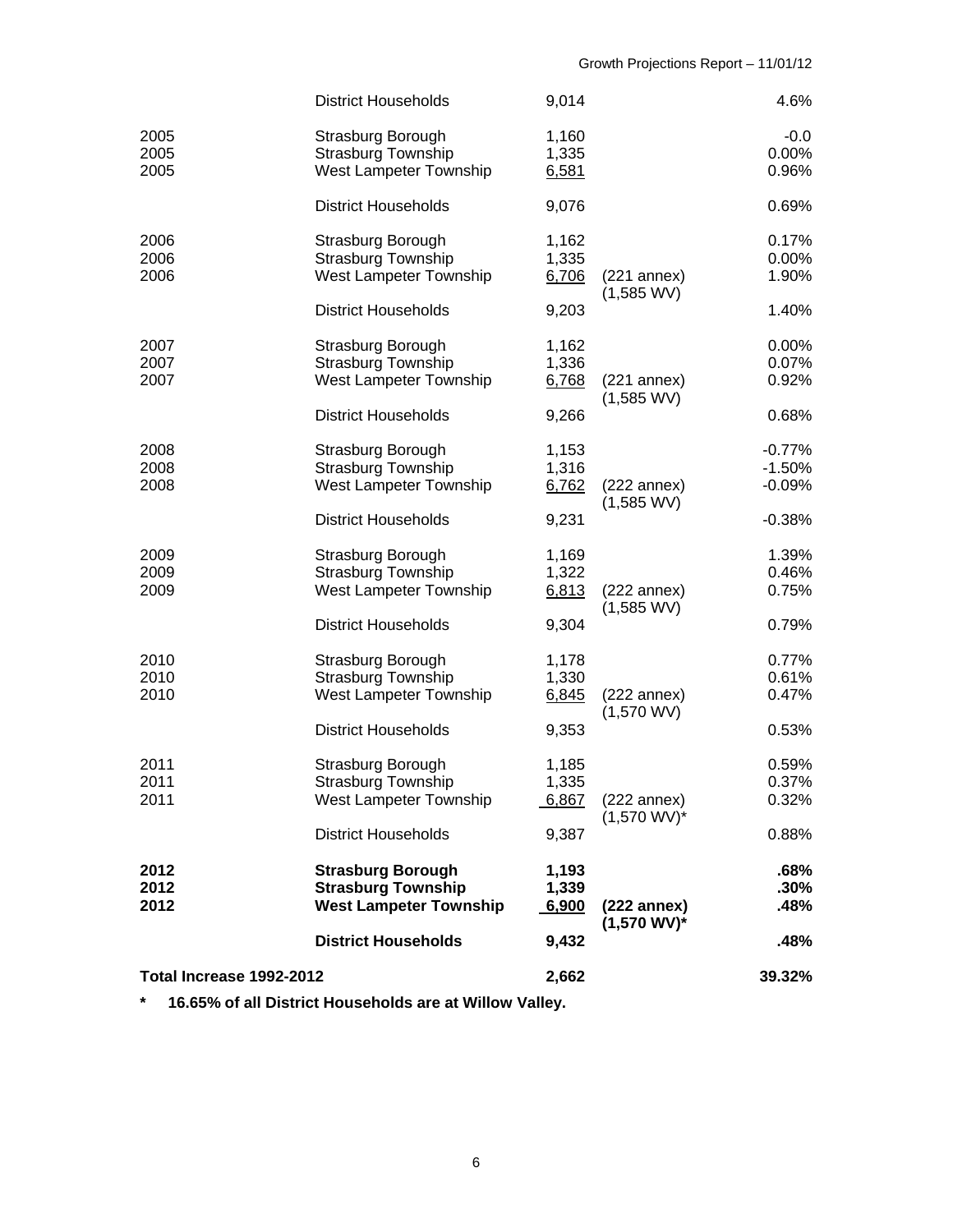#### **NEW HOME SUBDIVISIONS**

#### **West Lampeter Township**

1. Bare Property (Formerly Ashtonshire)

Property is no longer under Keystone Custom Homes and is for sale

2. Country Meadows - Between Conard Road and Rockvale Road

2 units remaining in Phase 3

3. Greenleaf Estates - Lampeter Road

22 units remaining in Phase 2; development is for sale

4. Grouse Point - Rockvale Road

88 units to be developed (55 and older)

5. Ketterline Builders - Lampeter Road and Wiker Road

8 units planned

6. Kingsley Development - Cloyd Wenger Property

5 units remaining to be developed

7. Mill Creek - At the joining of Conard Road and Windy Hill Road

 34 units remaining in Phases 1-3; Phase 4 - applied for 7 units; Phase 5 - applied for 16 units

8. Stone Meadows - East side of Lampeter Road and Village Road intersection

14 units planned - No permits, but rumors of construction

9. Summer Breeze - Formerly Horst property

160 total units with 54 remaining to be built (mix of singles and townhouses)

10. Thunder Lane

1 home remaining to be built

11. West Creek

261 total residences (mixture of residential and commercial) - very dense.

12. Willow Bend - Formerly Hunter's Glen Breneman Road

Approximately 44 units remaining to be built (about 50% complete)

13. Willow Ridge Manor - East side of road, near Broadmoor

29 potential dwellings, likely apartments; permits issued, but no construction yet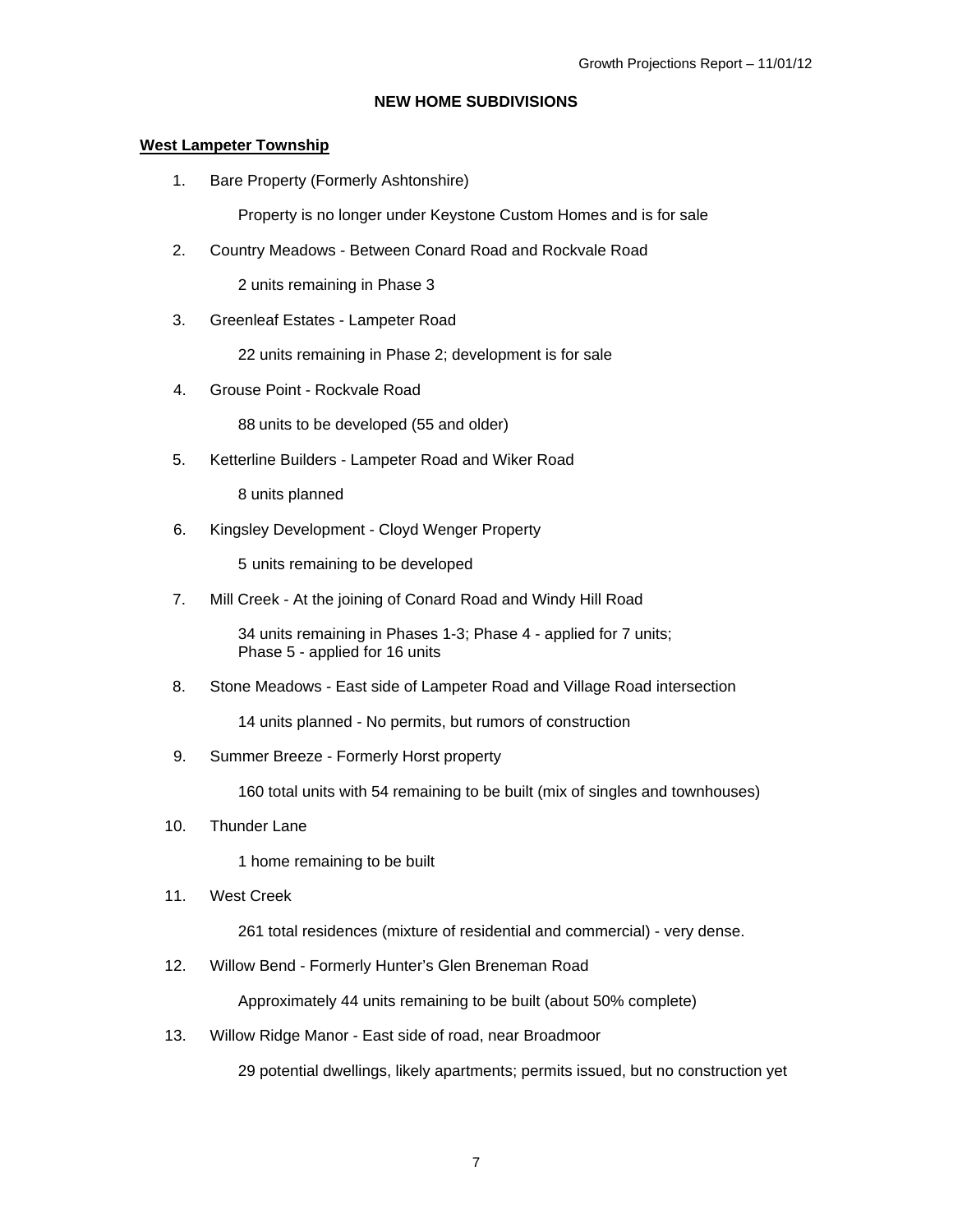14. Willow Valley - Herr Property

220 units planned, but appear to be presently on the back burner

Providence Place - 118 unit extension of Manor North approved and under construction

15. Witmer/Hess Property - Behind Municipal Building

135 units proposed

In addition, there will be approximately 5 non-development lots where houses will be built and occupied this year.

#### **The number of proposed residences at this time in West Lampeter Township is 1,063.**

#### **Strasburg Borough**

16. Trails - Subdivision off Miller Street

Two homes remain to be built.

17. Feister Farm - Between North Jackson Street and North Decatur Street

Owned by Glenn Eshleman. No plans currently exist to develop this property.

18. Strasburg Commons - Formerly Historic Strasburg

An adult community (55+) of 126 units. Being developed by Charter Homes. First phase, 42 units, is under construction. Of the 42, 23 have been completed.

Preliminary plan approved for second phase of approximately 84 homes.

19. Trails 2 - An extension of Sunset Avenue

Six homes have now received final approval.

#### **Potential number of homes at this time in Strasburg Borough is 111.**

#### **Strasburg Township**

- 20. The municipality normally averages six to seven new homes per year, but only three were built in the last year.
- 21. The Bunker Hill/Metzler property has a small development of seven homes planned. Four have been completed, and three remain to be built.

#### **Potential number of homes for the next year in Strasburg Township is 7-10.**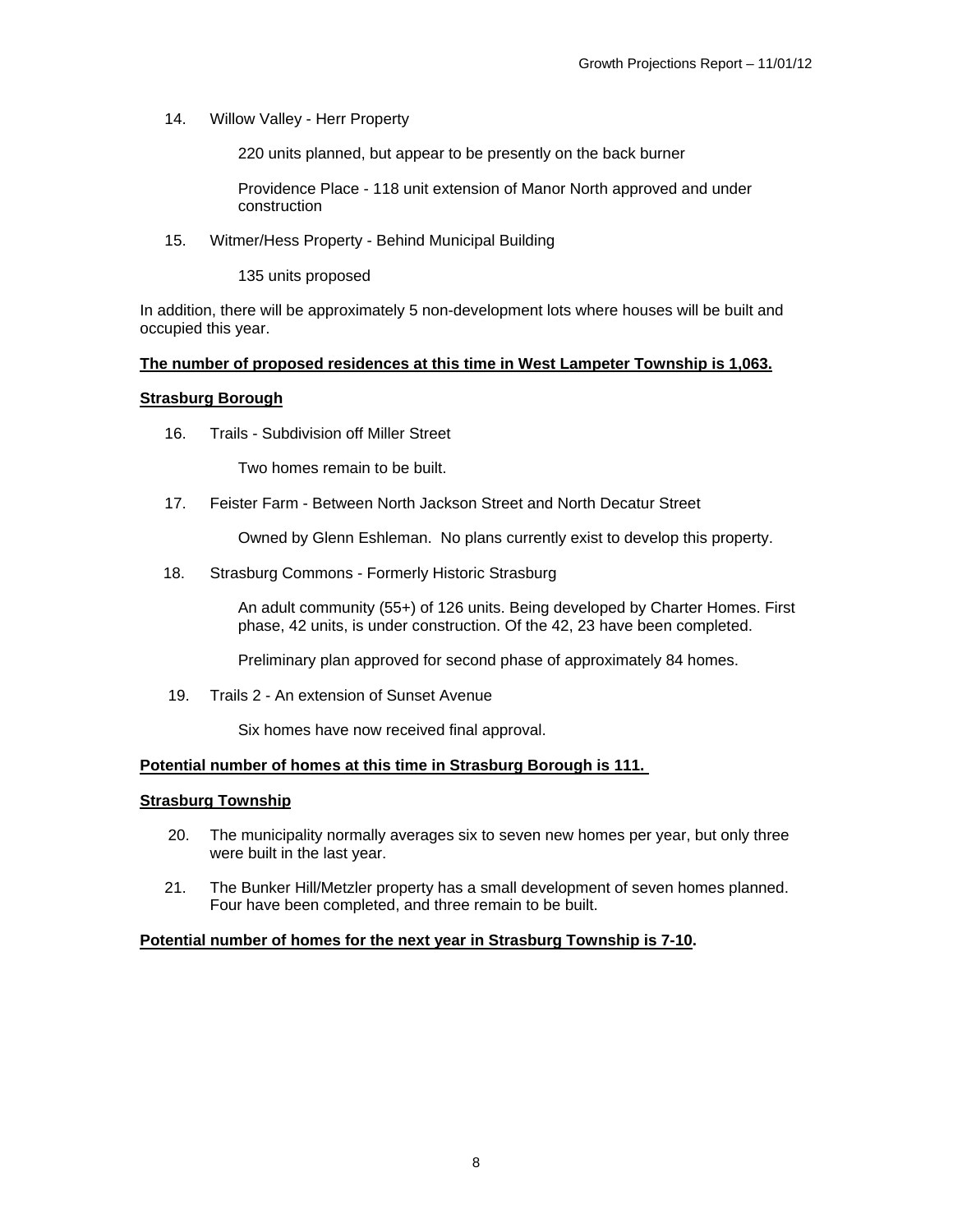#### **SUMMARY OF PROJECTED NEW HOMES**

Several extrapolations can be drawn from the data on the previous pages. These projections are conjecture based upon these plans and past experience.

- 1. There are approximately **1,063** units planned for West Lampeter Township in the next several years.
- 2. There are approximately **111** units planned for Strasburg Borough
- 3. The municipality has averaged less than **10** new homes each year for the last 10 years.

#### **Summary**

A total of **1,184** homes are potential for the next few years depending upon many factors including the economy and the sewer moratorium. The breakdown by municipality for these potential homes is as follows:

| Strasburg Borough         | 111       |
|---------------------------|-----------|
| <b>Strasburg Township</b> | 10        |
| West Lampeter Township    | $1,063$ * |

\* includes 5 non-development homes annually

Presently, we average **.33** children per household that attend public school. If the home school, tutored, and cyber school students (147) and private/parochial students (604) are included in the calculation, the average household contains .412 school-age children. If Willow Valley's households (1,570) were excluded, each household averages .494 school-age children. If this ratio continues and if all units are built, this would be an increase of approximately 391 schoolage children residing in the District.

Our students come from approximately 2,059 different addresses (households). This means that approximately 22% of our households have students in school. If Willow Valley is subtracted, the percent of our households that have students in school is approximately 26.2%.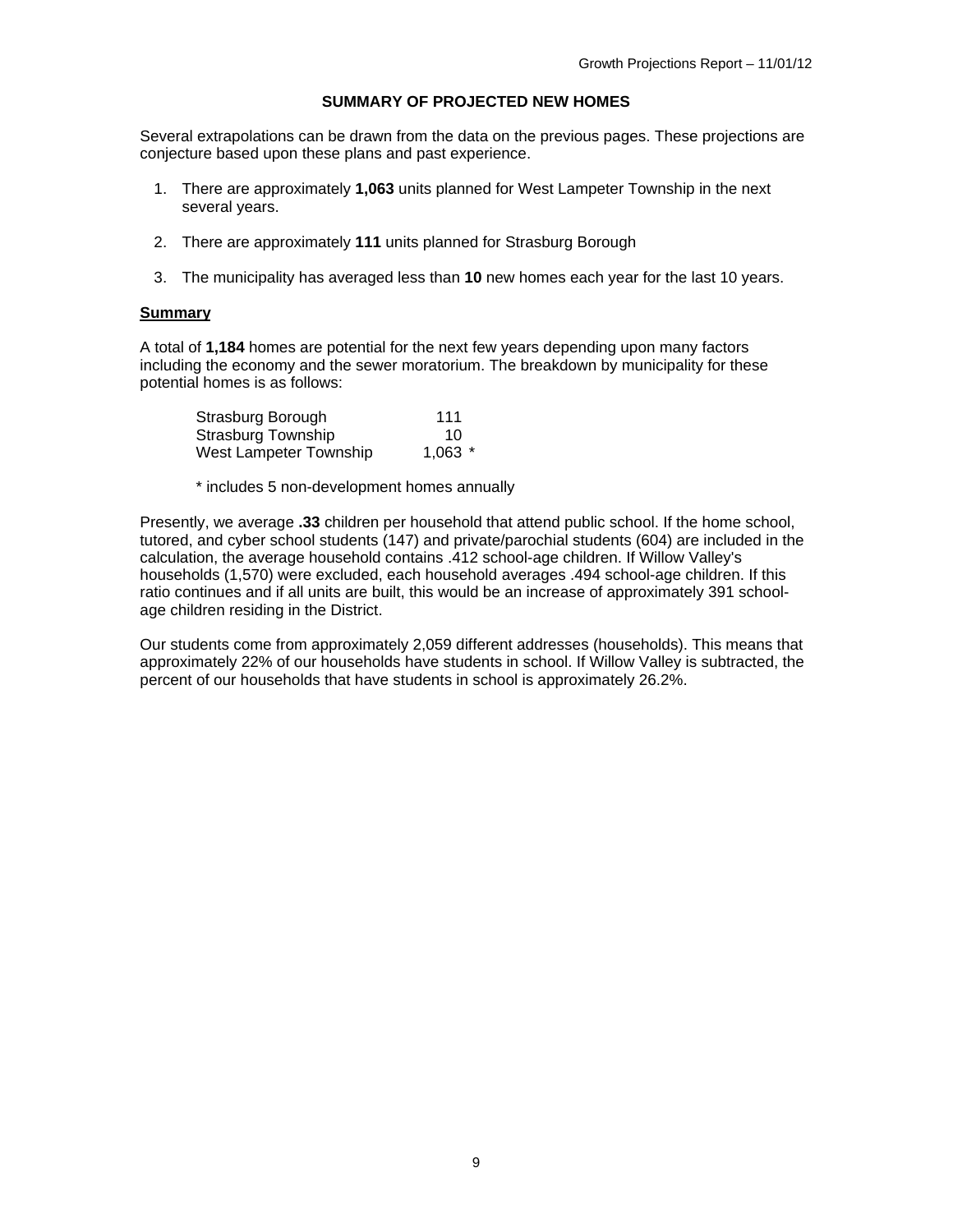#### **BUILDING CAPACITIES AND IMPLICATIONS**

| <b>BUILDING</b>                    | <b>STUDENT CAPACITY</b> |
|------------------------------------|-------------------------|
| Hans Herr Elementary School        | $776*$                  |
| <b>Lampeter Elementary School</b>  | $525$ *                 |
| <b>Strasburg Elementary School</b> | 268 *                   |
| Martin Meylin Middle School        | 822                     |
| Lampeter-Strasburg High School     | 1,218                   |
| <b>Total Building Capacity</b>     | 3.609                   |

\* Elementary capacities are based upon 20 students per kindergarten and first grade, 23 students per second and third grade, and 25 students per fourth and fifth grade.

#### Present Building Enrollment 2012

| <b>BUILDING</b><br>Hans Herr Elementary School<br>Lampeter Elementary School<br><b>Strasburg Elementary School</b><br>Martin Meylin Middle School<br>Lampeter-Strasburg High School | STUDENT ENROLLMENT<br>675<br>494<br>136<br>765<br>1,063 |                       |                              |                       |                       |
|-------------------------------------------------------------------------------------------------------------------------------------------------------------------------------------|---------------------------------------------------------|-----------------------|------------------------------|-----------------------|-----------------------|
| <b>Total Enrollment</b>                                                                                                                                                             |                                                         |                       | 3,133                        |                       |                       |
| <b>Projected Enrollment</b>                                                                                                                                                         | 2013                                                    | 2014                  | 2015                         | 2016                  | 2017                  |
| Elementary<br>Middle School<br><b>High School</b>                                                                                                                                   | 1,319<br>780<br>1,016                                   | 1,302<br>751<br>1,016 | 1,281<br>720<br><u>1,037</u> | 1,236<br>750<br>1,022 | 1,126<br>736<br>1,043 |
| <b>Total Enrollment</b>                                                                                                                                                             | 3,115                                                   | 3,069                 | 3,038                        | 3,008                 | 2,905                 |
| Difference between District<br>capacity (3,609) and enrollment                                                                                                                      | 494                                                     | 540                   | 571                          | 601                   | 704                   |
| Difference between elementary<br>capacity (1,569) and enrollment                                                                                                                    | 250                                                     | 267                   | 288                          | 333                   | 443                   |
| Difference between middle school<br>capacity (822) and enrollment                                                                                                                   | 42                                                      | 71                    | 102                          | 72                    | 86                    |
| Difference between high school<br>capacity (1,218) and enrollment                                                                                                                   | 202                                                     | 202                   | 181                          | 196                   | 175                   |

Numbers of students in District buildings do not accurately reflect the number of students who are receiving their education in District buildings because some students attend the Lancaster County Career and Technology Center, Lancaster County Academy, Lancaster Lebanon Virtual Solutions, or other appropriate placements located outside the District. The number of District secondary students currently being educated for either full or partial days outside the District is 84, while the number of elementary students is 18.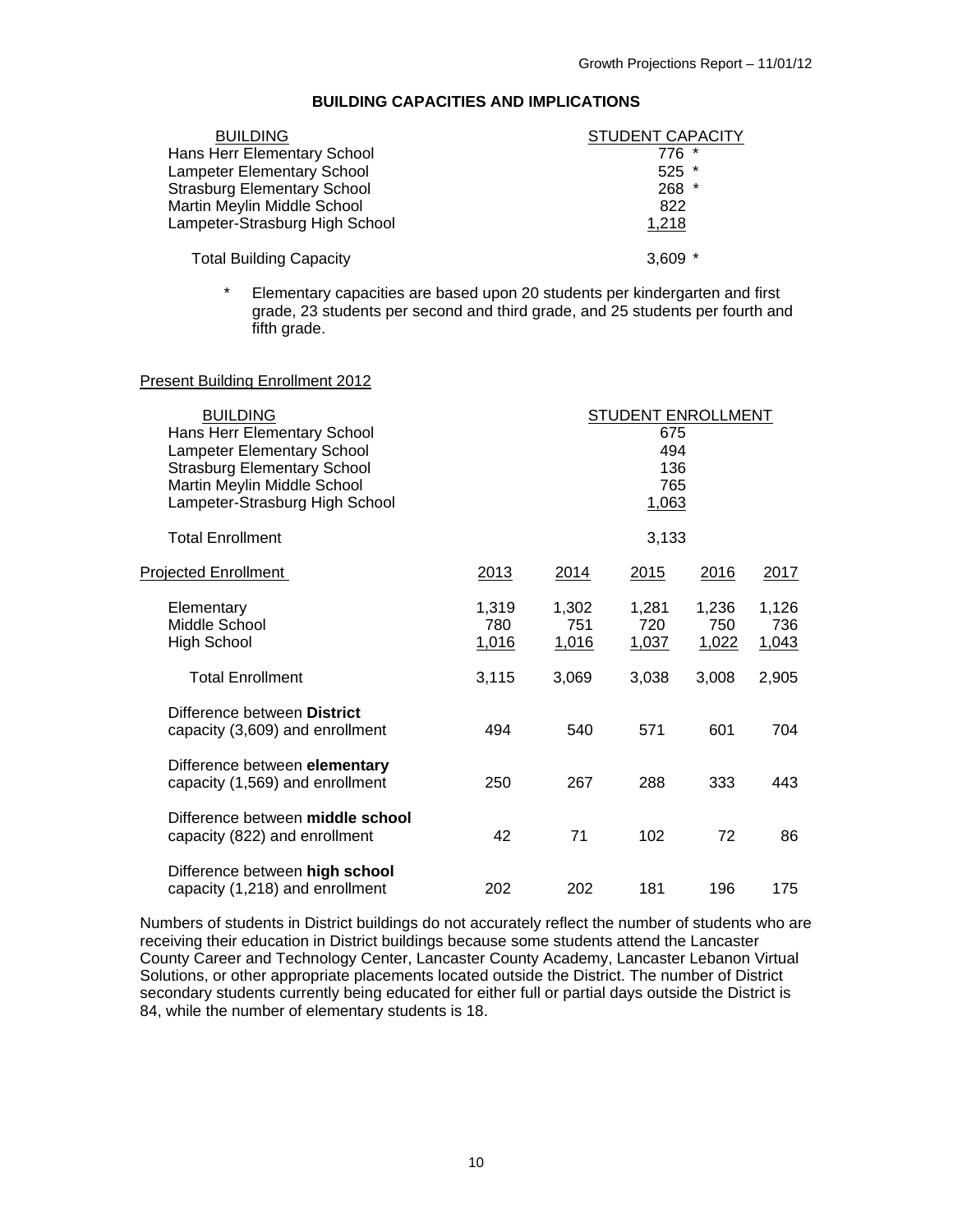#### Growth Time Line

The opening of Lampeter Elementary School in 2008 has relieved the overcrowded situation in the elementary schools. With the opening of that facility, the following statements are true:

- 1. All buildings are presently considerably under capacity.
- 2. With projections based upon live births, it appears that all buildings will remain under capacity for the foreseeable future.
- 3. All buildings have been updated and are in excellent condition.

**It is, however, important to remember that enrollment numbers are based on projections. The further into the future that the one extends, the less reliable the projections become.**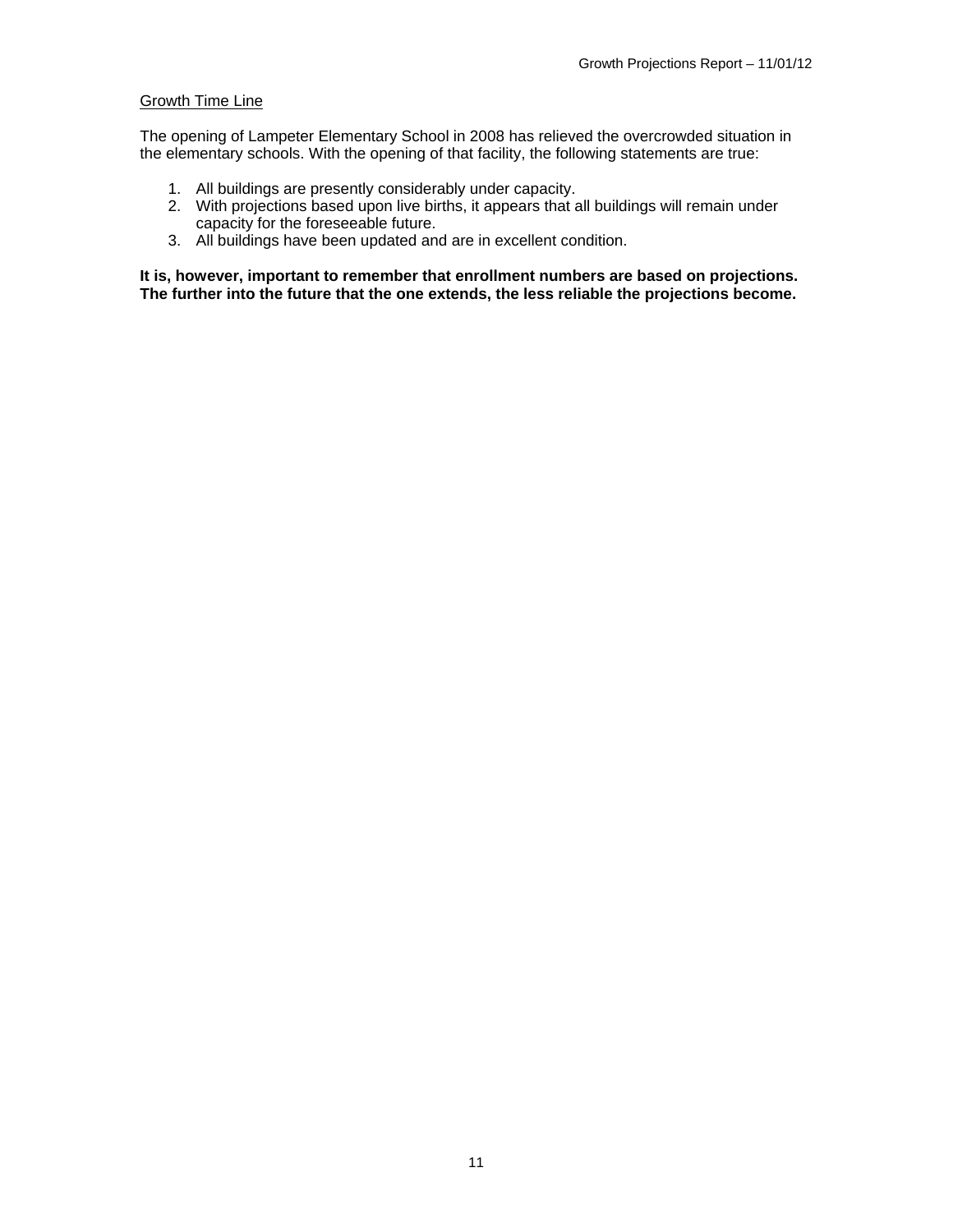# **FUTURE ENROLLMENT PROJECTIONS**

|                      |              | 2013-2014 | 2014-2015 | 2015-2016 | 2016-2017 | 2017-2018 |
|----------------------|--------------|-----------|-----------|-----------|-----------|-----------|
| <b>Elementary</b>    | Kdg.         | 214       | 189       | 174       | 186       | 87        |
|                      | Grade 1      | 196       | 219       | 193       | 178       | 190       |
|                      | Grade 2      | 206       | 201       | 224       | 197       | 182       |
|                      | Grade 3      | 246       | 214       | 209       | 233       | 205       |
|                      | Grade 4      | 220       | 256       | 222       | 217       | 242       |
|                      | Grade 5      | 237       | 223       | 259       | 225       | 220       |
|                      | <b>Total</b> | 1,319     | 1,302     | 1,281     | 1,236     | 1,126     |
| <b>Middle School</b> | Grade 6      | 236       | 244       | 229       | 266       | 231       |
|                      | Grade 7      | 264       | 239       | 248       | 232       | 270       |
|                      | Grade 8      | 280       | 268       | 243       | 252       | 235       |
|                      | <b>Total</b> | 780       | 751       | 720       | 750       | 736       |
| <b>High School</b>   | Grade 9      | 245       | 299       | 286       | 260       | 269       |
|                      | Grade 10     | 259       | 232       | 283       | 271       | 246       |
|                      | Grade 11     | 238       | 247       | 221       | 270       | 258       |
|                      | Grade 12     | 274       | 238       | 247       | 221       | 270       |
|                      |              |           |           |           |           |           |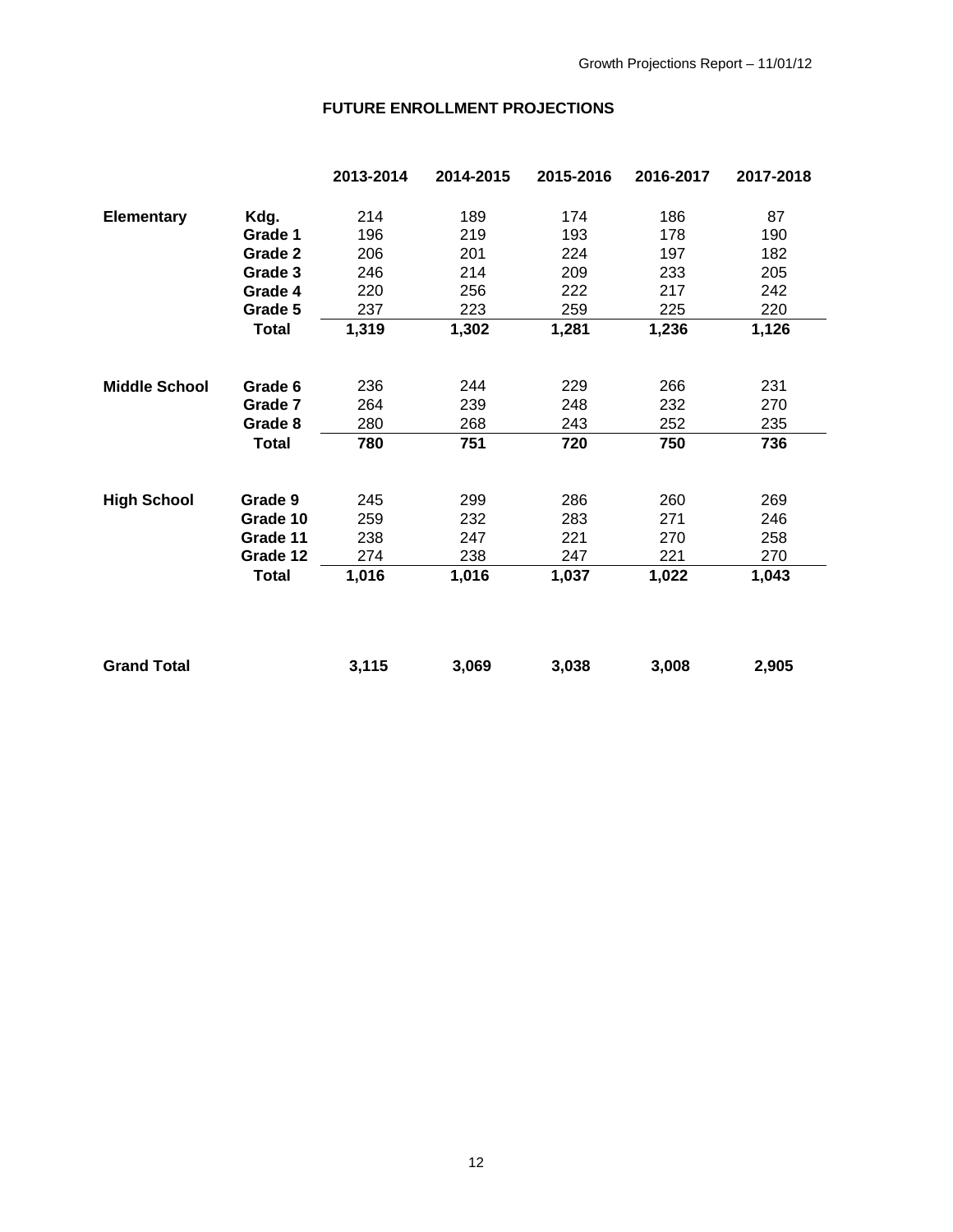# **HOME SCHOOL, TUTOR, AND CYBER CHARTER SCHOOL STUDENT INFORMATION**

|                                                       |     | Enrollments as of<br>10/01/2012 |
|-------------------------------------------------------|-----|---------------------------------|
| <b>Total Number of Families</b>                       | 86  |                                 |
| Total Number of Home School & Tutored Students        | 101 |                                 |
| Total Number of Cyber School Students (excludes LLVS) | 46  |                                 |
| Number of Longester Lebense Virtual Colutions (LLVC)  | 11  |                                 |

Number of Lancaster Lebanon Virtual Solutions (LLVS) Students (Public School Students)

| Grade<br>Level               | 2012-2013<br><b>Home</b><br><b>School</b><br><b>Category</b><br><b>Totals by</b><br>Grade | 2012-2013<br><b>Tutor</b><br><b>Category</b><br><b>Totals by</b><br>Grade | 2012-2013<br><b>Cyber</b><br><b>School</b><br><b>Category</b><br><b>Totals by</b><br>Grade | 2012-2013<br><b>Totals by</b><br>Grade<br>Level | Grade<br>Level               | 2012-2013<br><b>LLVS</b><br>Category<br><b>Totals by</b><br>Grade<br>(Provided<br>by $L-S$ ) |
|------------------------------|-------------------------------------------------------------------------------------------|---------------------------------------------------------------------------|--------------------------------------------------------------------------------------------|-------------------------------------------------|------------------------------|----------------------------------------------------------------------------------------------|
| Ungraded                     | $\overline{0}$                                                                            | $\Omega$                                                                  | $\overline{0}$                                                                             | $\Omega$                                        | Ungraded                     | $\Omega$                                                                                     |
| Grade K                      | $\overline{2}$                                                                            | $\overline{0}$                                                            | $\overline{0}$                                                                             | $\overline{2}$                                  | Grade K                      | $\mathbf 0$                                                                                  |
| Grade 1                      | $\overline{2}$                                                                            | $\overline{0}$                                                            | $\mathbf{1}$                                                                               | 3                                               | Grade 1                      | $\mathbf 0$                                                                                  |
| Grade 2                      | $\overline{4}$                                                                            | $\overline{0}$                                                            | $\mathbf{1}$                                                                               | 5                                               | Grade 2                      | $\mathbf 0$                                                                                  |
| Grade 3                      | 6                                                                                         | $\overline{0}$                                                            | $\mathbf{1}$                                                                               | $\overline{7}$                                  | Grade 3                      | $\mathbf 0$                                                                                  |
| Grade 4                      | 9                                                                                         | $\overline{0}$                                                            | $\overline{2}$                                                                             | 11                                              | Grade 4                      | $\mathbf 0$                                                                                  |
| Grade 5                      | $\overline{7}$                                                                            | $\overline{0}$                                                            | $\overline{2}$                                                                             | 9                                               | Grade 5                      | $\mathbf 0$                                                                                  |
| Grade 6                      | $\overline{7}$                                                                            | $\mathbf 0$                                                               | 3                                                                                          | 10                                              | Grade 6                      | $\mathbf 0$                                                                                  |
| Grade 7                      | 14                                                                                        | $\overline{0}$                                                            | 3                                                                                          | 17                                              | Grade 7                      | $\mathbf 0$                                                                                  |
| Grade 8                      | 12 <sub>2</sub>                                                                           | $\mathbf{1}$                                                              | 9                                                                                          | 22                                              | Grade 8                      | $\mathbf 0$                                                                                  |
| Grade 9                      | $\overline{7}$                                                                            | $\mathbf 0$                                                               | $6\phantom{a}$                                                                             | 13                                              | Grade 9                      | 5                                                                                            |
| Grade 10                     | 15                                                                                        | $\mathbf{1}$                                                              | 5                                                                                          | 21                                              | Grade 10                     | 3                                                                                            |
| Grade 11                     | $6\phantom{1}$                                                                            | $\overline{0}$                                                            | $6\phantom{a}$                                                                             | 12 <sub>2</sub>                                 | Grade 11                     | 1                                                                                            |
| Grade 12                     | $\overline{7}$                                                                            | $\overline{1}$                                                            | $\overline{7}$                                                                             | 15                                              | Grade 12                     | $\overline{2}$                                                                               |
| <b>Totals by</b><br>Category | 98                                                                                        | 3                                                                         | 46                                                                                         | 147                                             | <b>Totals by</b><br>Category | 11                                                                                           |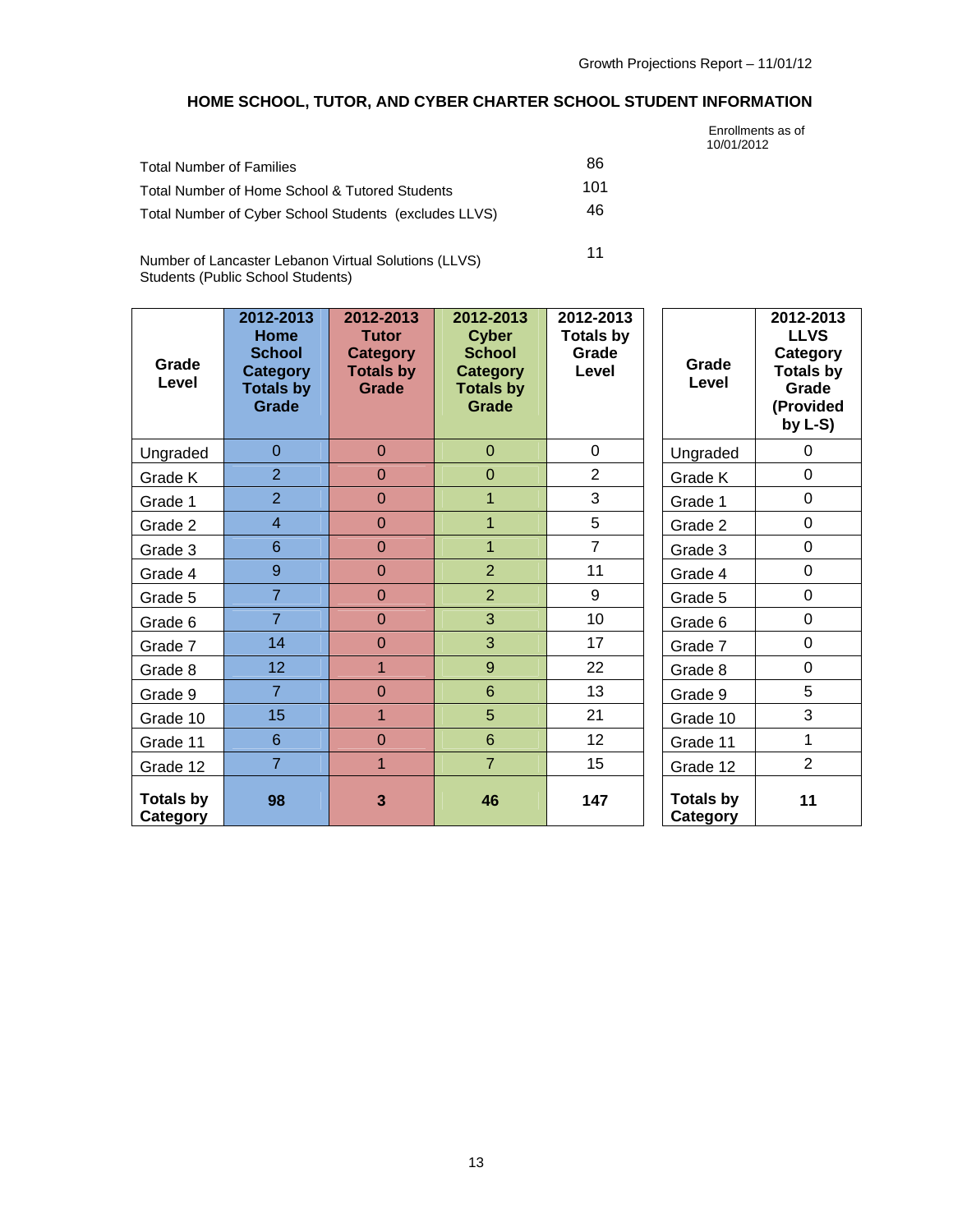

| 3-Year Totals                                                                          | 2010-2011 | 2011-2012 | 2012-2013 |
|----------------------------------------------------------------------------------------|-----------|-----------|-----------|
| Number of Families                                                                     | 105       | 102       | 86        |
| Number of Homeschooled &<br>Tutored                                                    | 121       | 118       | 101       |
| Number of Cyber Schooled<br>(excludes LLVS)                                            | 64        | 64        | 46        |
| Number of Lancaster-<br><b>Lebanon Virtual Solutions</b><br>Students - Provided by L-S | 0         | 0         | 11        |
| Total of Students by Year                                                              | 185       | 182       | 158       |

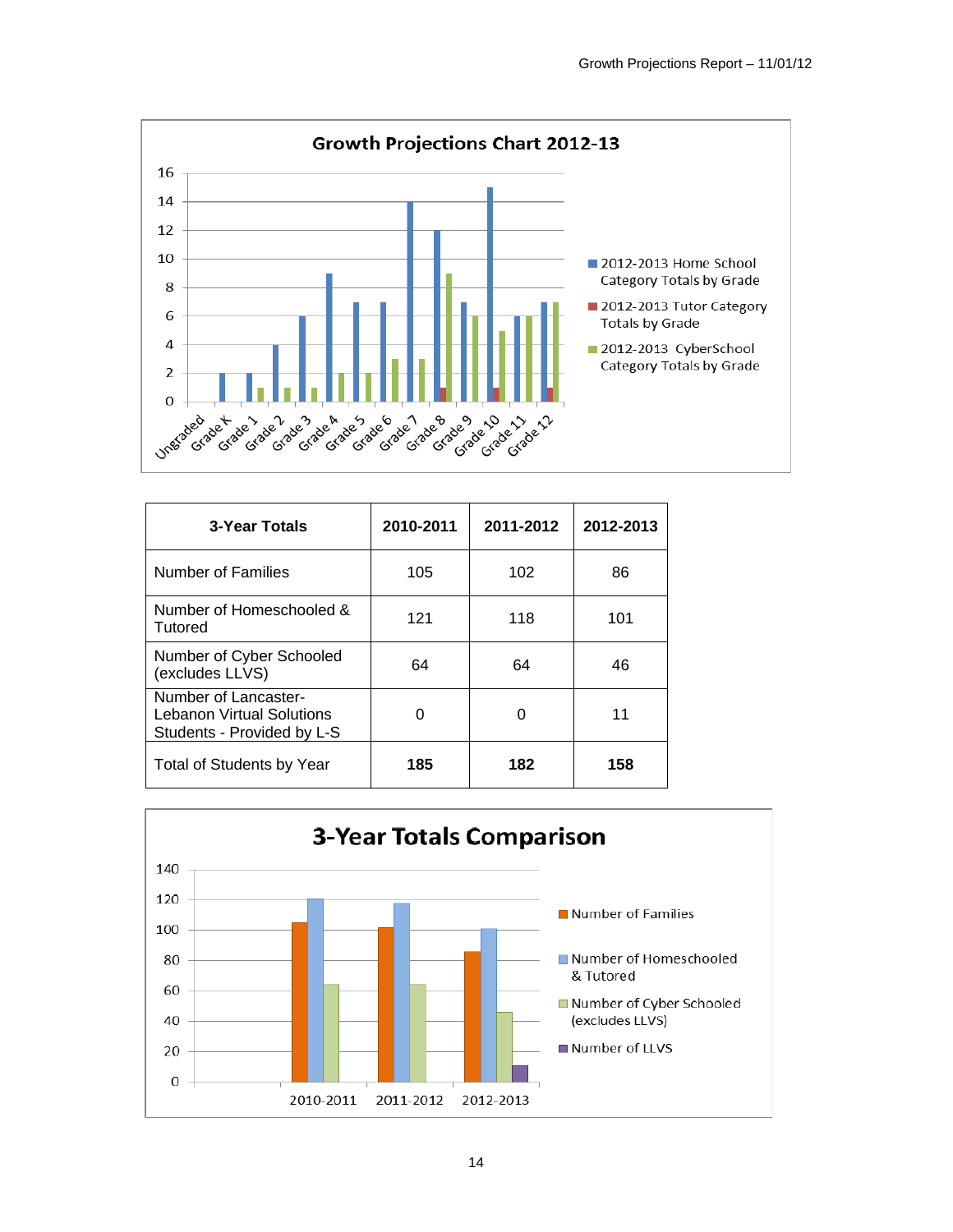### **PRIVATE / PAROCHIAL SCHOOL STUDENT INFORMATION**

Total Number of Students 604

| <b>SCHOOL</b>                      | <b>Students</b><br>per<br>School | <b>SCHOOL</b>              | Stude<br>per<br>Scho |
|------------------------------------|----------------------------------|----------------------------|----------------------|
| AMISH - BEAVER VALLEY              | 27                               | CALVARY CHRISTIAN ACADEMY  | $\mathbf{2}$         |
| AMISH - BELMONT SPECIAL            | 0                                | CENTRAL PENN CHRISTIAN     | 1                    |
| AMISH - BUNKER HILL                | 28                               | DAYSPRING CHRISTIAN        | 14                   |
| AMISH - EDISONVILLE                | 26                               | <b>FAIRHAVEN CHRISTIAN</b> | 0                    |
| AMISH - EDISONVILLE (V)            | 0                                | <b>FAITH MENNONITE HS</b>  | 3                    |
| AMISH - FAIRVIEW                   | 0                                | <b>JANUS SCHOOL</b>        | 0                    |
| AMISH - FAIRVIEW SPECIAL           | 0                                | LANCASTER CATHOLIC HS      | 14                   |
| AMISH - FOGGY RIDGE                | 35                               | LCCS - W LAMPETER CAMPUS   | 21                   |
| AMISH - FOGGY RIDGE SPECIAL        | $\mathbf{2}$                     | <b>LCCS - LEOLA CAMPUS</b> | 19                   |
| AMISH - GREENLAND                  | 0                                | LANCASTER COUNTRY DAY      | 9                    |
| AMISH - IVA                        | 4                                | LMS - LANCASTER CAMPUS     | 18                   |
| AMISH - KRANTZ MILL                | 31                               | LMS - LOCUST GROVE CAMPUS  | 19                   |
| AMISH - LOCUST RIDGE               | 28                               | LMS - NEW DANVILLE CAMPUS  | $\overline{7}$       |
| AMISH - N JACKSON                  | 28                               | LANCASTER PREP             | 0                    |
| AMISH - N JACKSON VOC              | 6                                | <b>LINDEN HALL</b>         | $\mathbf{2}$         |
| AMISH - NORTH STAR                 | 31                               | LINVILLE HILL MENNONITE    | 11                   |
| AMISH - NORTH STAR VOC             | $\bf{0}$                         | LITITZ CHRISTIAN           | 0                    |
| AMISH - PICADILLY RIDGE            | 2                                | MONTESSORI ACADEMY         | 0                    |
| AMISH - REFTON                     | 6                                | NEW SCHOOL                 | 9                    |
| AMISH - ROCKVALE                   | 24                               | <b>RESURR - ST ANTHONY</b> | 3                    |
| AMISH - ROCKVALE VOC               | $\bf{0}$                         | <b>SACRED HEART</b>        | 3                    |
| AMISH - ROCKY RIDGE                | 14                               | SAINT ANNE                 | 8                    |
| AMISH - ROCKY SPRINGS              | 26                               | SAINT LEO                  | $\mathbf{2}$         |
| AMISH - ROCKY SPRINGS VOC          | 5                                | <b>VERITAS</b>             | 5                    |
| AMISH - SIDES MILL                 | 32                               | <b>WEAVERTOWN</b>          | $\mathbf{2}$         |
| AMISH - SOUTH STRASBURG (TWIN ELM) | 25                               |                            |                      |
| AMISH - STRASBURG VOC              | $\bf{0}$                         |                            |                      |
| AMISH - SYCAMORE                   | 33                               |                            |                      |
| AMISH - SYCAMORE SPEC              | $\bf{0}$                         |                            |                      |
| AMISH - WEST LAMPETER VOC          | 0                                |                            |                      |
| AMISH - WHITE OAK                  | 18                               |                            |                      |
| AMISH - WHITE OAK VOC              | $\mathbf{1}$                     |                            |                      |

| <b>SCHOOL</b>                    | <b>Students</b><br>per<br><b>School</b> |
|----------------------------------|-----------------------------------------|
| CALVARY CHRISTIAN ACADEMY        | $\mathbf{2}$                            |
| CENTRAL PENN CHRISTIAN           | 1                                       |
| DAYSPRING CHRISTIAN              | 14                                      |
| <b>FAIRHAVEN CHRISTIAN</b>       | 0                                       |
| <b>FAITH MENNONITE HS</b>        | 3                                       |
| <b>JANUS SCHOOL</b>              | 0                                       |
| LANCASTER CATHOLIC HS            | 14                                      |
| <b>LCCS - W LAMPETER CAMPUS</b>  | 21                                      |
| <b>LCCS - LEOLA CAMPUS</b>       | 19                                      |
| LANCASTER COUNTRY DAY            | 9                                       |
| <b>LMS - LANCASTER CAMPUS</b>    | 18                                      |
| <b>LMS - LOCUST GROVE CAMPUS</b> | 19                                      |
| <b>LMS - NEW DANVILLE CAMPUS</b> | 7                                       |
| LANCASTER PREP                   | 0                                       |
| <b>LINDEN HALL</b>               | 2                                       |
| LINVILLE HILL MENNONITE          | 11                                      |
| <b>LITITZ CHRISTIAN</b>          | 0                                       |
| <b>MONTESSORI ACADEMY</b>        | 0                                       |
| <b>NEW SCHOOL</b>                | 9                                       |
| <b>RESURR - ST ANTHONY</b>       | 3                                       |
| <b>SACRED HEART</b>              | 3                                       |
| <b>SAINT ANNE</b>                | 8                                       |
| <b>SAINT LEO</b>                 | $\overline{2}$                          |
| <b>VERITAS</b>                   | 5                                       |
| <b>WEAVERTOWN</b>                | $\overline{2}$                          |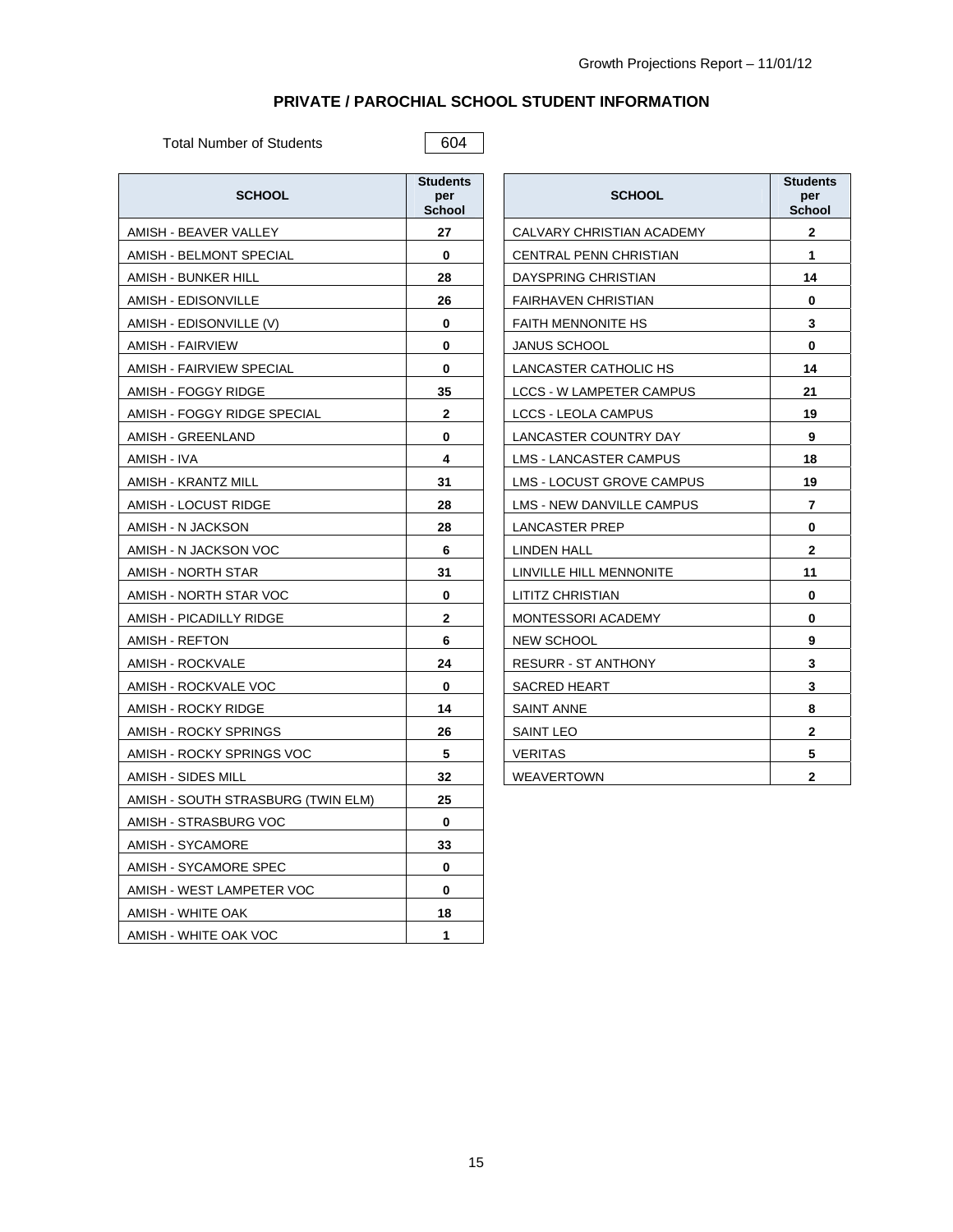| <b>Grade Level</b> | <b>Amish Students</b><br>Per Grade Level | <b>Private Students</b><br>Per Grade Level | <b>Amish &amp; Private</b><br><b>Per Grade Level Totals</b> |
|--------------------|------------------------------------------|--------------------------------------------|-------------------------------------------------------------|
| K                  | $\mathbf 0$                              | 18                                         | 18                                                          |
|                    | 50                                       | 9                                          | 59                                                          |
| $\mathbf{2}$       | 54                                       | 12                                         | 66                                                          |
| 3                  | 52                                       | 8                                          | 60                                                          |
| 4                  | 59                                       | 15                                         | 74                                                          |
| 5                  | 50                                       | 15                                         | 65                                                          |
| 6                  | 57                                       | 13                                         | 70                                                          |
| $\overline{7}$     | 42                                       | 13                                         | 55                                                          |
| 8                  | 55                                       | 14                                         | 69                                                          |
| 9                  | $\mathbf 0$                              | 14                                         | 14                                                          |
| 10                 | $\mathbf 0$                              | 18                                         | 18                                                          |
| 11                 | $\mathbf 0$                              | 16                                         | 16                                                          |
| 12                 | $\mathbf 0$                              | 7                                          | $\overline{7}$                                              |
| Vocational         | 12                                       | 0                                          | 12                                                          |
| Non-Graded         | 1                                        | $\mathbf 0$                                | 4                                                           |
| Total              | 432                                      | 172                                        | 604                                                         |



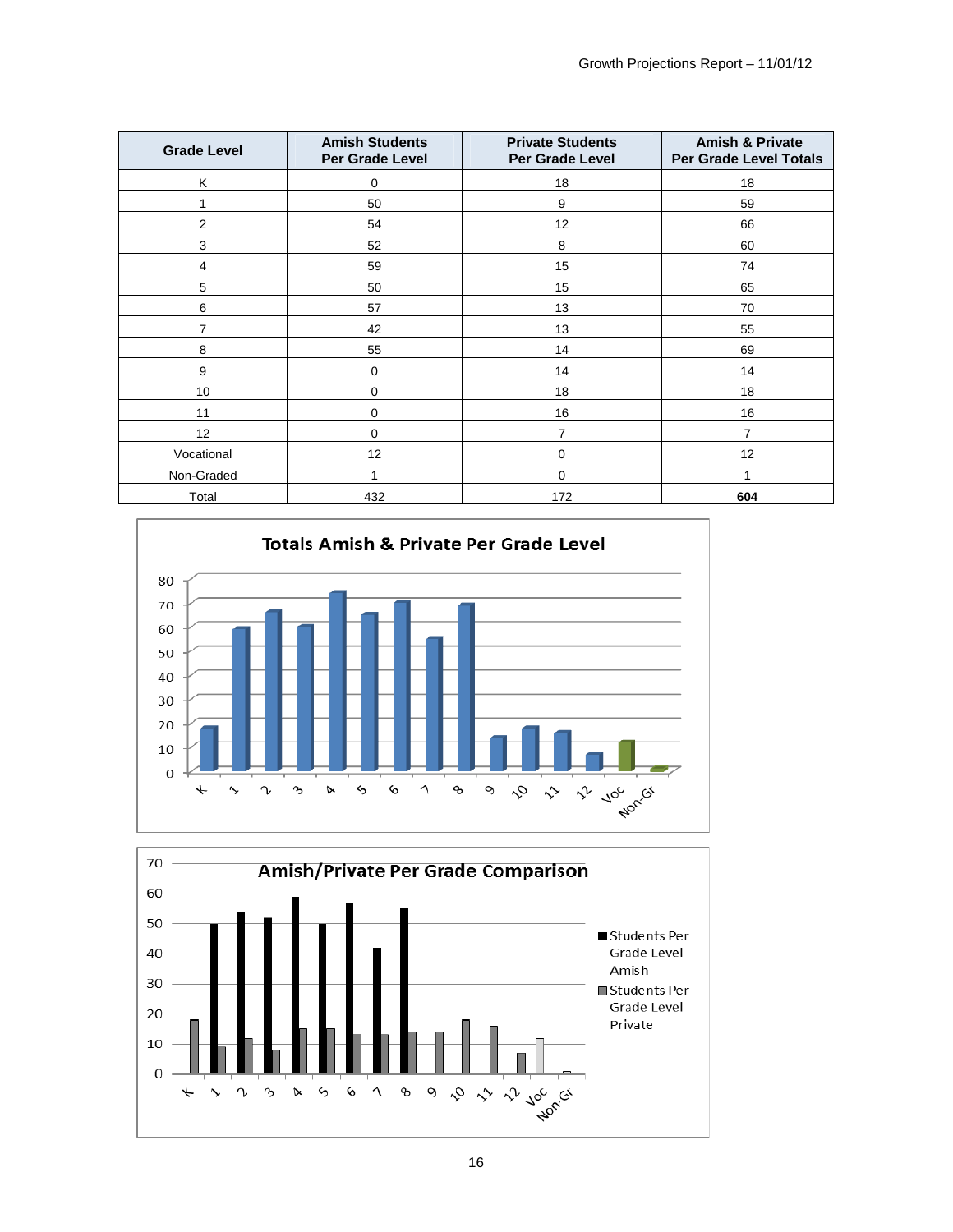#### **MISCELLANEOUS INFORMATION AND INTERESTING STATISTICS**

| Minority Population:             |     |         |                |
|----------------------------------|-----|---------|----------------|
| American Indian/Alaskan Native   |     | $.03\%$ | (Not Hispanic) |
| Native Hawaiian/Pacific Islander |     | $.03\%$ | (Not Hispanic) |
| <b>Black/African American</b>    | 35  | 1.12%   | (Not Hispanic) |
| Hispanic                         | 162 | 5.17%   | (Any Race)     |
| Asian                            | 63  | 2.01%   | (Not Hispanic) |
| Multi-Racial                     | 74  | 2.36%   | (Not Hispanic) |
| Total                            | 336 | 10.72%  |                |

51.13 percent of all public school students are male.

48.87 percent of all public school students are female.

4.34 percent of all public school students are educated at Strasburg Elementary School.

93.46 percent of all public school students are educated on the District campus in Lampeter.

2.20 percent of all public school students are educated at other locations.

80.66 percent of all school-age children in the District attend public school.

2.52 percent of all school-age children in the District are home school students.

15.55 percent of all school-age children in the District attend private or parochial schools.

1.19 percent of all school-age children in the District attend cyber charter school.

.08 percent of all school-age children in the District are tutored.

- 20.70 percent of all school-age children in the District are identified as low income students (free and reduced lunch program).
- 1.06 percent is the District dropout rate as determined by the Pennsylvania Department of Education.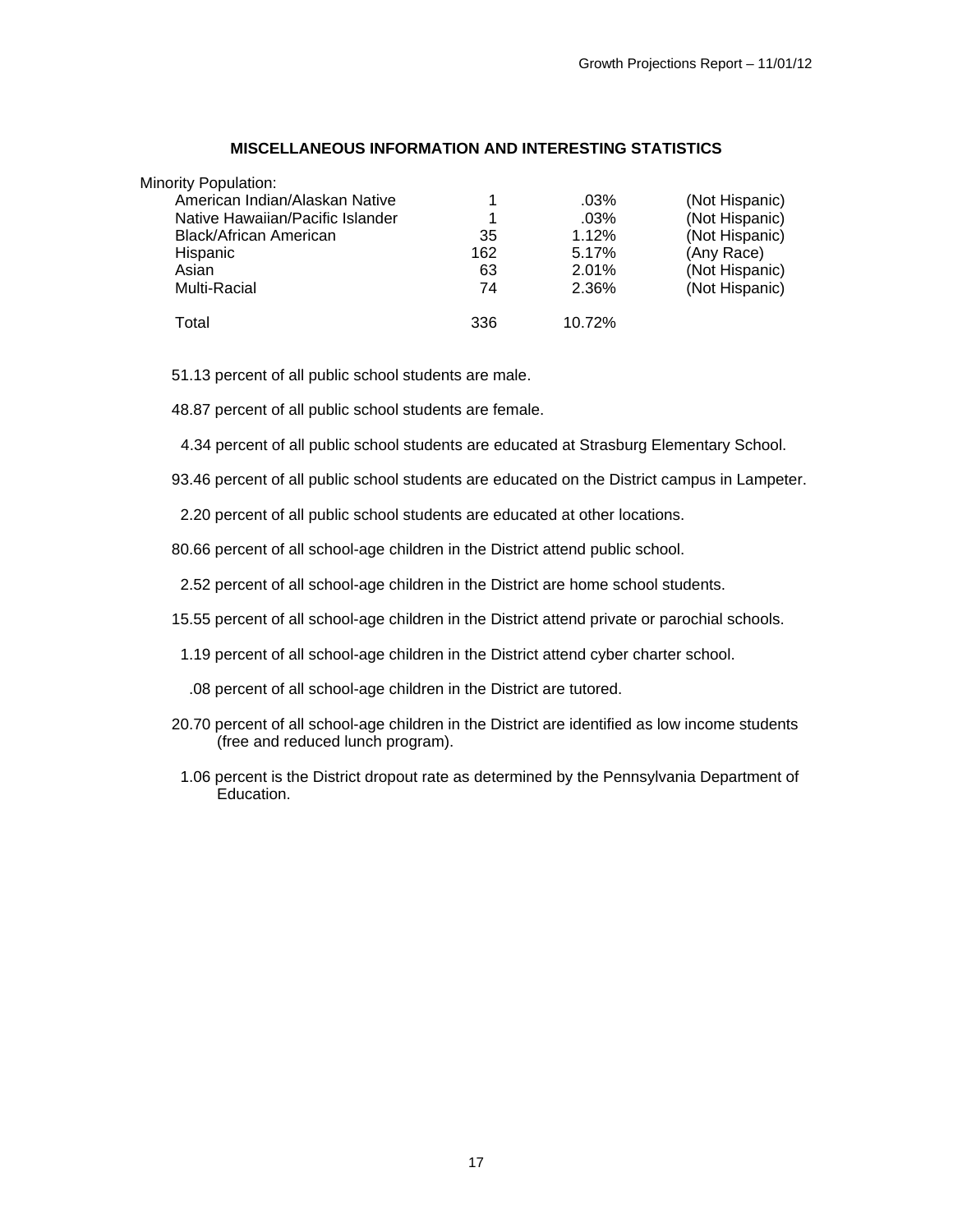## **INFORMATION REGARDING ENGLISH LANGUAGE LEARNERS**

A total of 34 students have been identified as English Language Learners as of October 1, 2012. The 34 students are from 13 different countries of origin. The breakdown of students from each country by grade is as follows:

|                 | К | 1              | $\overline{2}$ | 3 | 4            | 5           | 6            | 7 | 8            | 9              | 10           | 11 | 12           | <b>Total</b>   |
|-----------------|---|----------------|----------------|---|--------------|-------------|--------------|---|--------------|----------------|--------------|----|--------------|----------------|
| Puerto Rico     | 1 |                | 1              |   |              | $\mathbf 1$ |              |   |              | $\overline{2}$ | $\mathbf{1}$ |    | 1            | 7              |
| Guatemala       | 1 | $\overline{2}$ |                |   |              |             |              |   |              |                |              |    |              | 3              |
| Thailand        | 1 | 1              |                |   |              |             |              |   |              | $\overline{2}$ |              |    | 1            | 5              |
| Belgium         |   |                |                |   |              |             | $\mathbf{1}$ |   |              |                | 1            |    |              | $\overline{2}$ |
| India           |   | $\mathbf{1}$   |                |   |              |             | 1            |   | $\mathbf{1}$ |                |              |    |              | 3              |
| China           |   |                | 1              |   | $\mathbf{1}$ |             |              |   |              |                | 1            |    |              | 3              |
| Philippines     |   |                |                |   |              | 1           |              |   | $\mathbf{1}$ |                |              |    |              | $\overline{2}$ |
| Mexico          |   |                | 1              |   | 1            |             |              |   |              |                |              |    |              | $\overline{2}$ |
| Honduras        |   |                |                |   |              |             |              |   |              | $\mathbf{1}$   |              |    | $\mathbf{1}$ | $\overline{2}$ |
| Vietnam         |   |                | 1              |   |              |             |              |   |              |                |              |    |              | 1              |
| <b>Bulgaria</b> |   |                |                |   |              |             |              |   |              | 1              |              |    | 1            | $\overline{2}$ |
| Ecuador         |   |                |                |   |              |             |              |   |              |                |              |    | 1            | $\mathbf{1}$   |
| Peru            |   |                |                |   |              |             | 1            |   |              |                |              |    |              | 1              |

A breakdown of languages spoken by the 34 students by grade is as follows:

|                  | К | 1 | $\overline{2}$ | 3 | 4 | 5            | 6 | 7 | 8 | 9 | 10 | 11 | 12 | <b>Total</b>   |
|------------------|---|---|----------------|---|---|--------------|---|---|---|---|----|----|----|----------------|
| Spanish          | 2 | 2 | 2              |   | 1 | 1            | 1 |   |   | 3 | 1  |    | 3  | 16             |
| Chinese          |   |   | 2              |   | 1 |              |   |   |   |   | 1  |    |    | 4              |
| Gujarati         |   | 1 |                |   |   |              |   |   |   |   |    |    |    |                |
| French           |   |   |                |   |   |              | 1 |   |   |   | 1  |    |    | 2              |
| Hindi            |   |   |                |   |   |              | 1 |   | 1 |   |    |    |    | 2              |
| Vietnamese       |   |   |                | 1 |   |              |   |   |   |   |    |    |    |                |
| Tagalog          |   |   |                |   |   | $\mathbf{1}$ |   |   | 1 |   |    |    |    | $\overline{2}$ |
| Thai             | 1 | 1 |                |   |   |              |   |   |   | 2 |    |    | 1  | 5              |
| <b>Bulgarian</b> |   |   |                |   |   |              |   |   |   | 1 |    |    |    |                |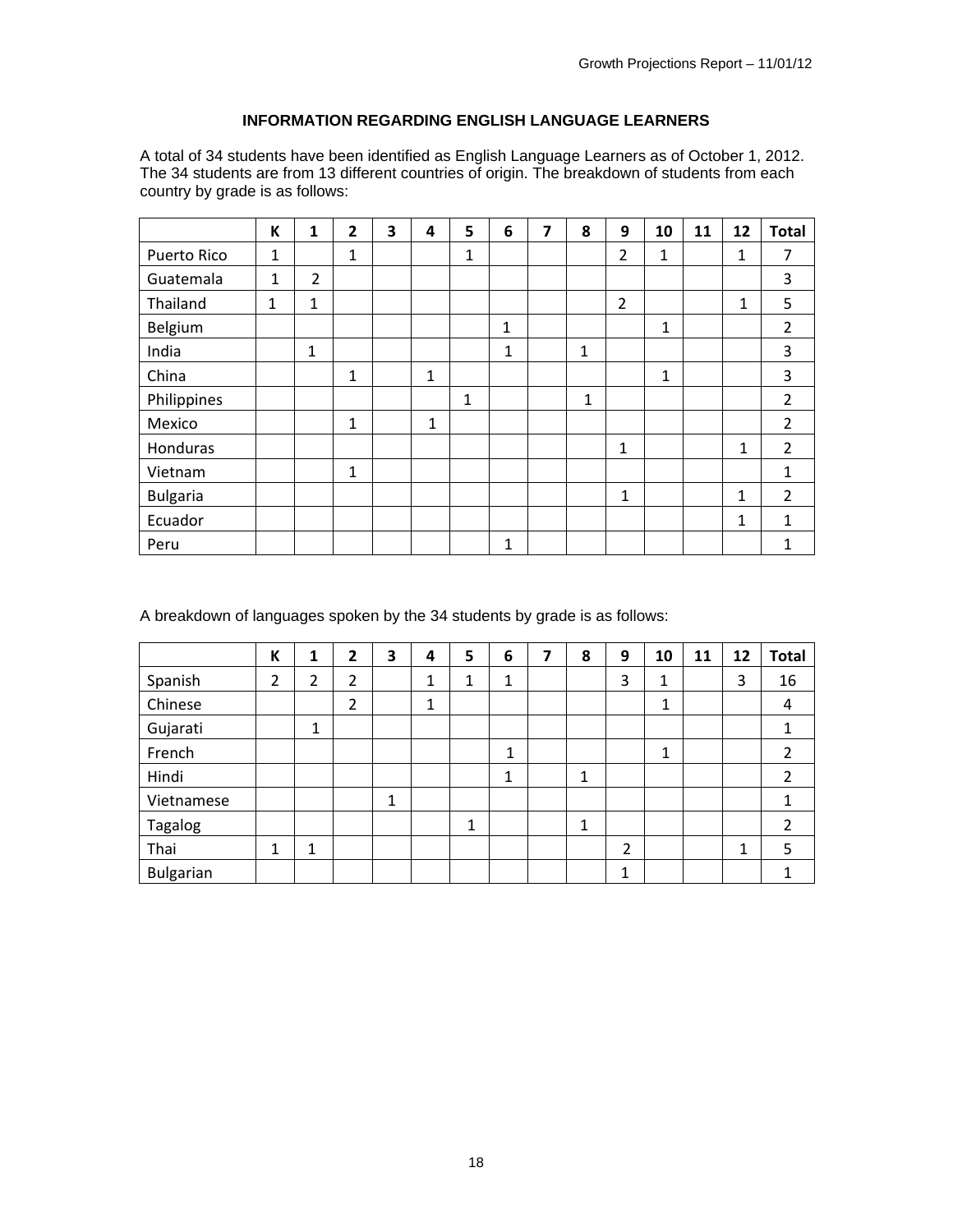#### **PSSA RESULTS Summary of Proficient and Advanced Students by Year**

|       |      |      | <b>READING</b>                     |      |      |      |            |
|-------|------|------|------------------------------------|------|------|------|------------|
|       |      |      | % Students Proficient and Advanced |      |      |      |            |
| Grade |      |      |                                    |      |      |      | State Avg. |
| Level | 2007 | 2008 | 2009                               | 2010 | 2011 | 2012 | 2012       |
| 3     | 86   | 95   | 93                                 | 89   | 90   | 90   | 74         |
| 4     | 78   | 80   | 91                                 | 88   | 89   | 89   | 72         |
| 5     | 73   | 73   | 79                                 | 79   | 83   | 86   | 65         |
| 6     | 77   | 81   | 82                                 | 79   | 88   | 80   | 68         |
| 7     | 81   | 89   | 89                                 | 88   | 87   | 85   | 76         |
| 8     | 89   | 95   | 91                                 | 94   | 96   | 89   | 79         |
| 11    | 76   | 78   | 78                                 | 78   | 83   | 85   | 68         |

#### **MATH**

|       |      |      | % Students Proficient and Advanced |      |      |      |            |
|-------|------|------|------------------------------------|------|------|------|------------|
| Grade |      |      |                                    |      |      |      | State Avg. |
| Level | 2007 | 2008 | 2009                               | 2010 | 2011 | 2012 | 2012       |
| 3     | 93   | 95   | 95                                 | 94   | 92   | 90   | 80         |
| 4     | 89   | 92   | 93                                 | 96   | 94   | 96   | 83         |
| 5     | 82   | 85   | 79                                 | 89   | 83   | 83   | 73         |
| 6     | 85   | 87   | 86                                 | 85   | 92   | 82   | 77         |
| 7     | 79   | 86   | 92                                 | 88   | 87   | 88   | 80         |
| 8     | 84   | 90   | 89                                 | 92   | 96   | 94   | 77         |
| 11    | 74   | 76   | 72                                 | 79   | 83   | 79   | 60         |

## **WRITING**

% Students Proficient and Advanced

| Grade |      |      |      |              |      |      | State Avg. |
|-------|------|------|------|--------------|------|------|------------|
| Level | 2007 | 2008 | 2009 | <u> 2010</u> | 2011 | 2012 | 2012       |
| 5     | 73   |      | 75   | 76           | 83   | 82   | 64         |
| 8     | 93   | 93   | 88   | 92           | 86   | 85   | 73         |
| 11    | 89   | 94   | 89   | 83           | 94   | 90   | 83         |

|       |      | <b>SCIENCE</b>                     |      |      |      |            |
|-------|------|------------------------------------|------|------|------|------------|
|       |      | % Students Proficient and Advanced |      |      |      |            |
| Grade |      |                                    |      |      |      | State Avg. |
| Level | 2008 | 2009                               | 2010 | 2011 | 2012 | 2012       |
|       | 88   | 91                                 | 88   | 92   | 93   | 82         |
| 8     | 73   | 75                                 | 78   | 78   | 77   | 60         |
| 11    | 50   | 52                                 | 52   | 56   | 61   | 42         |